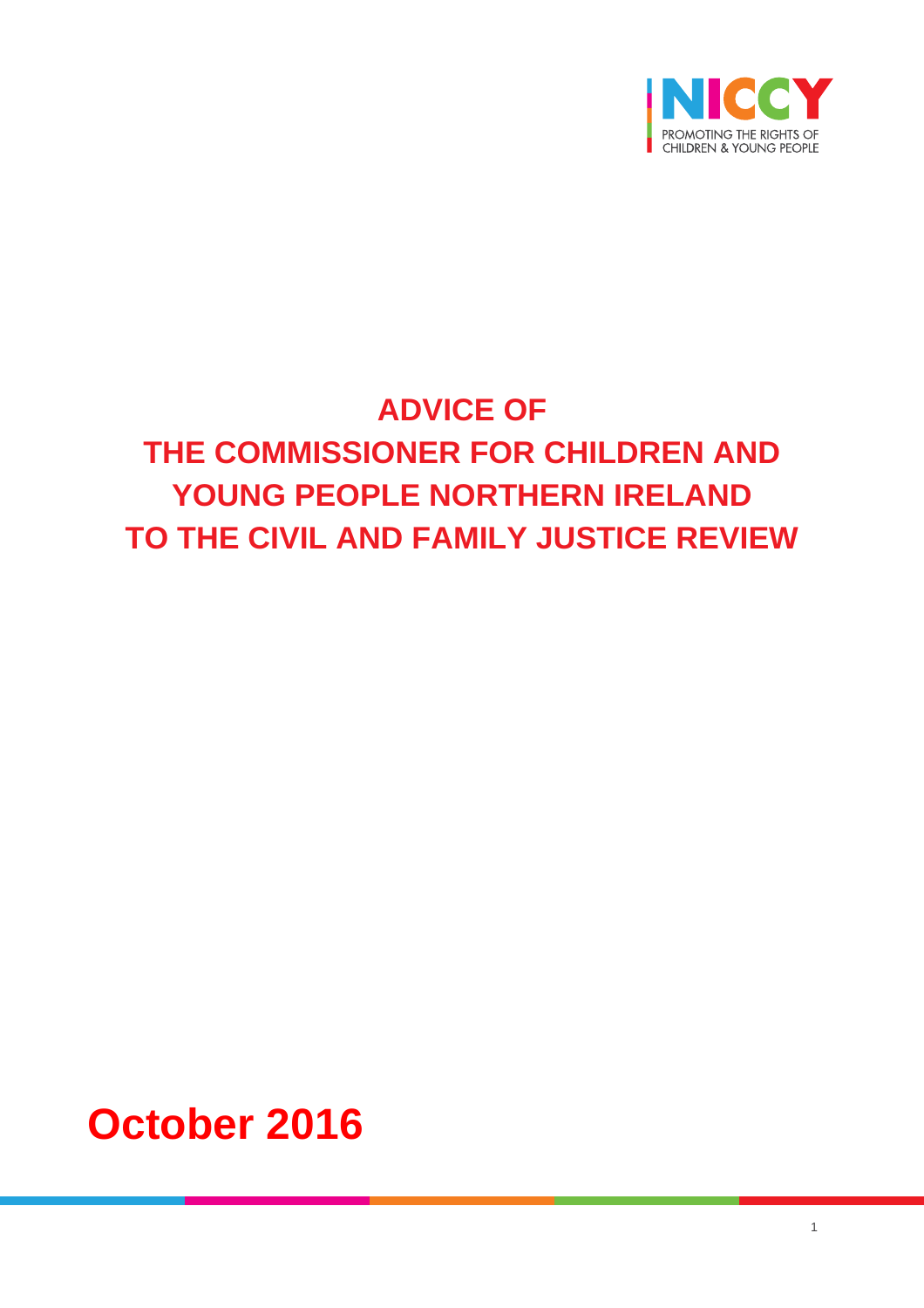

## **TABLE OF CONTENTS**

| Introduction                                                                                                   | 3  |
|----------------------------------------------------------------------------------------------------------------|----|
| <b>General Comments</b>                                                                                        | 3  |
| Comments on the Recommendations                                                                                |    |
| Young People's Experiences of the Family Justice System                                                        | 20 |
| Conclusion                                                                                                     | 21 |
| Appendix 1: Anonymity or Accountability                                                                        | 22 |
| Appendix 1A: C&YP Engagement:<br>Civil Family Justice Review - Consultation on Media Access<br>to Family Court | 32 |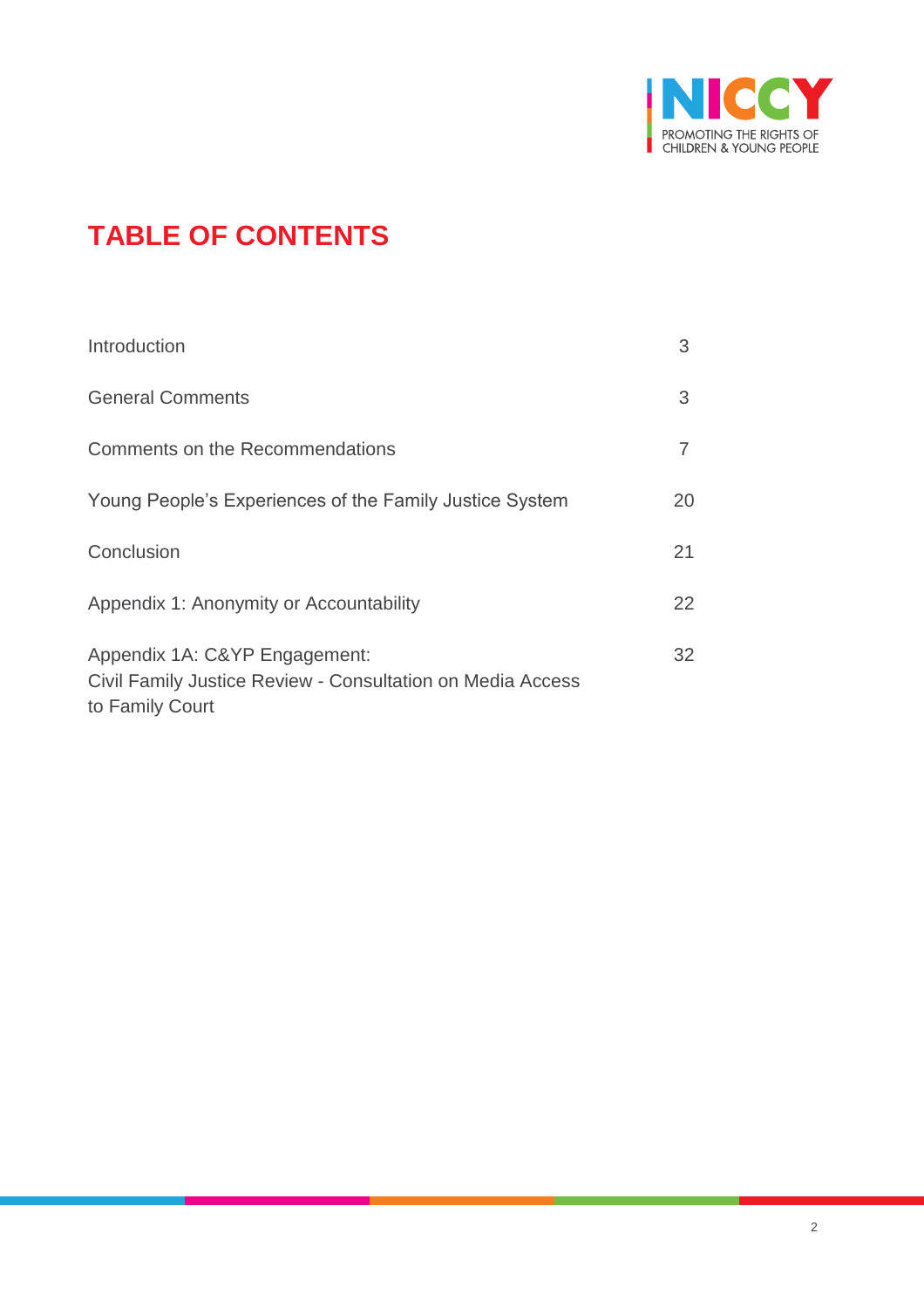

### **Introduction**

The office of the Commissioner for Children and Young People is a statutory body established by The Commissioner for Children and Young People (NI) Order, 2003. The principal aim of the Commissioner in exercising her functions is to safeguard and promote the rights and best interests of children and young persons. In determining whether, and, if so, how to exercise her functions, in relation to any particular child or young person the Commissioner's paramount consideration shall be the rights of the child or young person; and the Commissioner shall have regard in particular to the ascertainable wishes and feelings of the child or young person considered in the light of his age and understanding. In her dealings with anybody or person the Commissioner shall at all times have regard to any statutory provision or rule of law which authorises or requires that body or person to act in a particular manner or authorises or requires that body or person to have regard to any consideration other than the rights of the child. In determining whether and if so, how, to exercise her functions the Commissioner shall have regard to the importance of the role of parents in the upbringing and development of their children and any relevant provisions of the United Nations Convention on the Rights of the Child (UNCRC).

### **General Comments**

NICCY welcomes the review of family and civil justice in Northern Ireland, particularly in light of the numerous recommendations which will have a significant and in most cases a positive impact upon children and young people and their experiences when they or their families are involved in the Court system.

In responding to the Review of Civil and Family Justice led by Lord Justice Gillen the Commissioner understands that the purpose of the Review is to look fundamentally at current procedures for the administration of civil and family justice with a view to:

- Improving access to justice;
- Achieving better outcomes for court users, particularly for children and young people;
- Creating a more responsive and proportionate system; and
- Making better use of available resources, including through the use of new technologies and greater opportunities for digital working.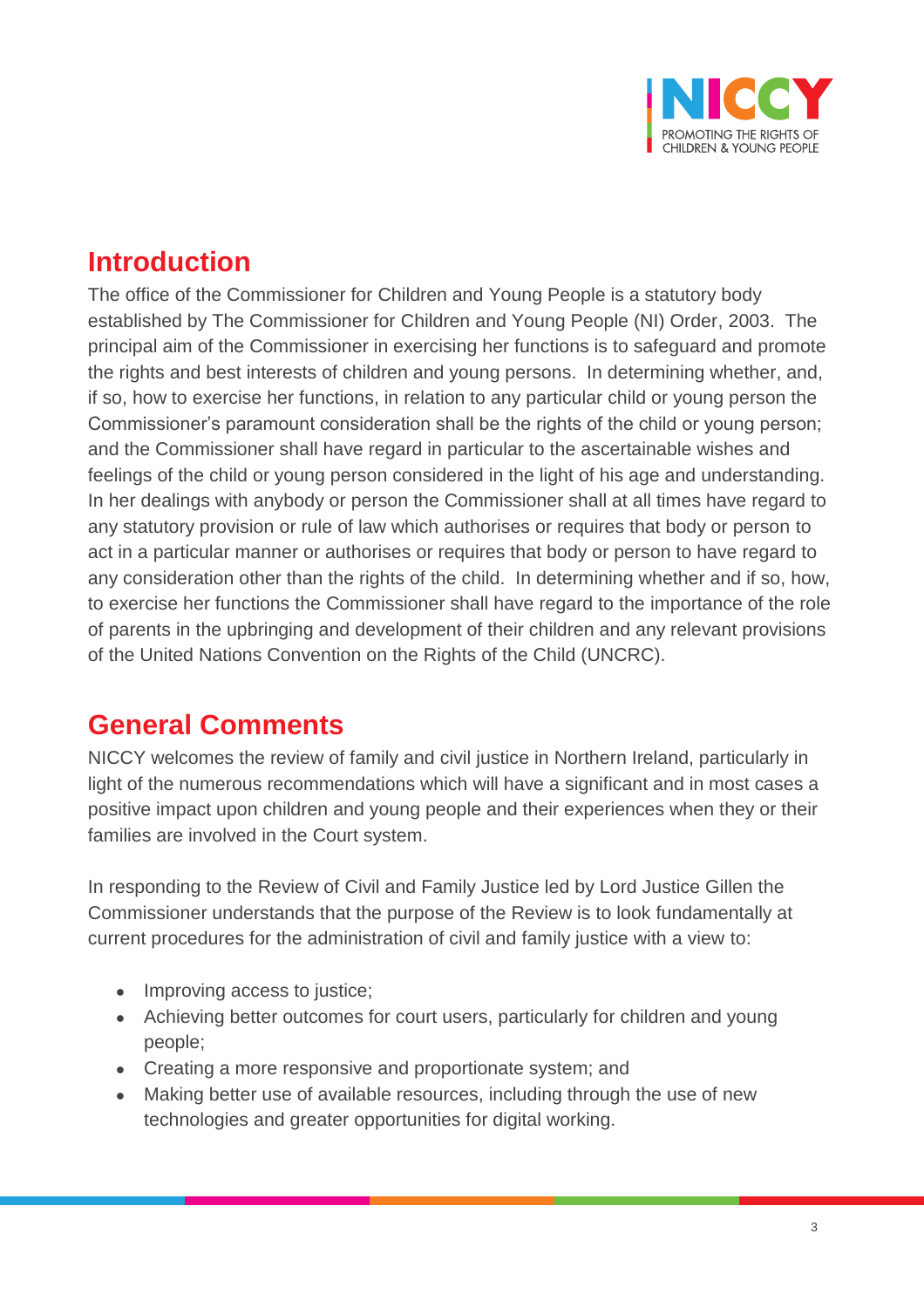

The views of the Commissioner have been informed by her interaction with children and young people in her work and are under pinned by views gathered directly from young people with experience in relation to the issues discussed. If no comment is made on a particular section of the draft report on family justice this is because the area is one outside of the remit of the Commissioner.

### **United Nations Convention on the Rights of the Child**

The UK government ratified the UNCRC in 1991 and therefore made a commitment to realise the rights of children and young people as outlined in the convention. In considering whether to take forward recommendations made in the review, we would remind the decision makers of their obligations under the United Nations Convention on the Rights of the Child. Of particular relevance are the following articles:

#### **Article 3:**

*"In all actions concerning children, whether undertaken by public or private social welfare institutions, courts of law, administrative authorities or legislative bodies, the best interests of the child shall be a primary consideration"*

The UN Committee on the Rights of the Child expanded upon Article 3 in its General Comment No. 14 'The Right of the Child to have his or her best interests taken as a primary consideration'.<sup>1</sup> The Committee underlined that that the child's best interests is a threefold concept:

*"A substantive right: The right of the child to have his or her best interests assessed and taken as a primary consideration when different interests are being considered in order to reach a decision on the issue at stake, and the guarantee that this right will be implemented whenever a decision is to be made concerning a child, a group of identified or unidentified children or children in general. Article 32, paragraph 1 (UNCRC) creates an intrinsic obligation for States, is directly applicable (self executing) and can be invoked before a court.*

 $\overline{a}$ <sup>1</sup> CRC/C/GC/14, 2013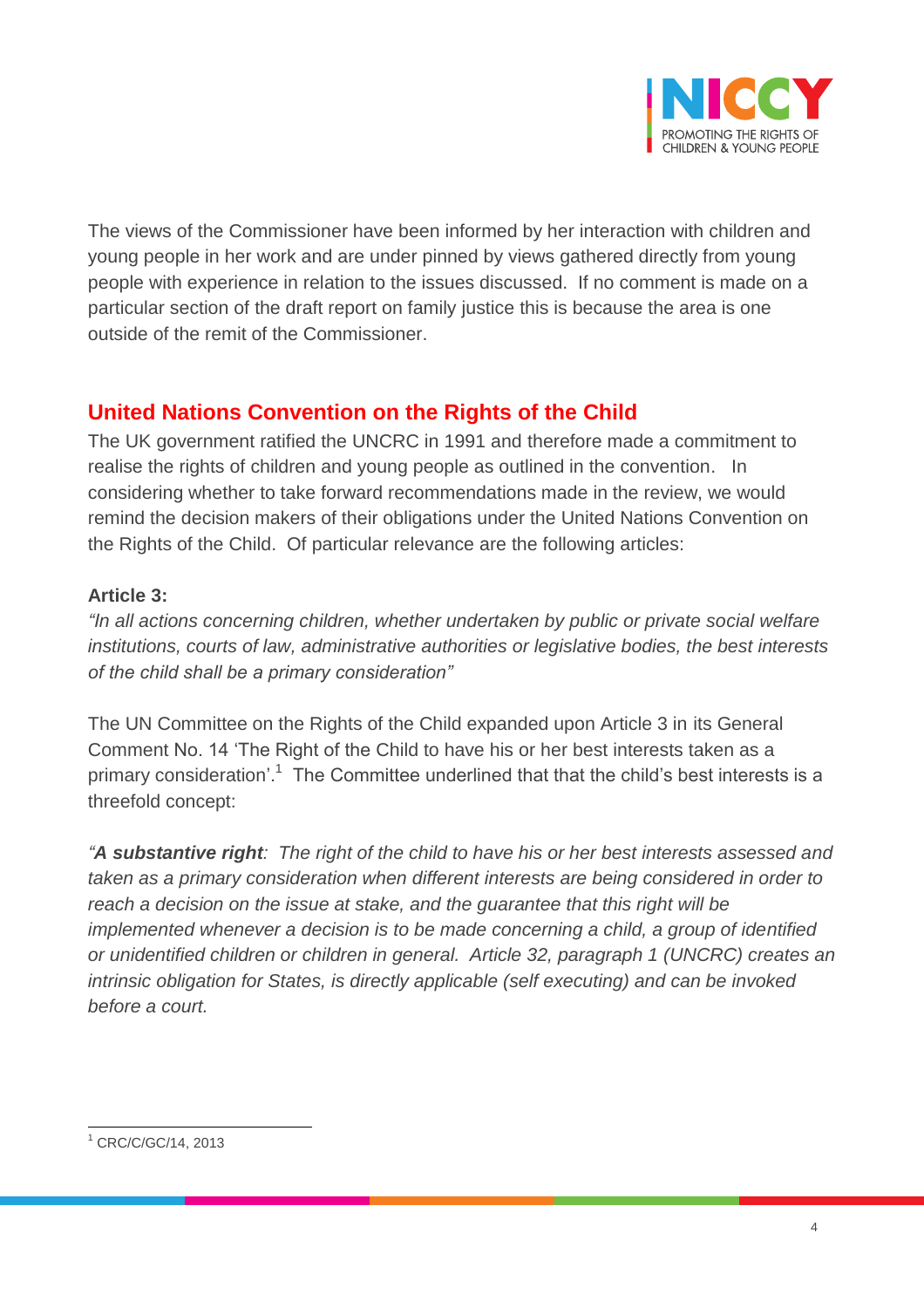

*A fundamental, interpretative legal principle: If a legal provision is open to more than one interpretation, the interpretation which more effectively services the child's best interests should be chosen. The rights enshrined in the Convention and its Optional Protocols provide the framework for interpretation.*

*A rule of procedure: Whenever a decision is to be made that will effect a specific child, an identified group of children or children in general, the decision making process must include an evaluation of the possible impact (positive or negative) of the decision on the child or children concerned. Assessing and determining the best interests of the child require procedural guarantees. Furthermore, the justification of a decision must show that the right has been explicitly taken into account. In this regard, States parties shall explain how the right has been respected in the decision, that is, what has been considered to be in the child's best interests; what criteria it is based on; and how the child's best interests have been weighed against other considerations, be they broad issues of policy or individual cases."*

The UN Committee on the Rights of the Child's most recent Concluding Observations on the United Kingdom of Great Britain and Northern Ireland states: *"The Committee regrets that the right of the child to have his or her best interests taken as a primary consideration is still not reflected in all legislative and policy matters and judicial decisions affecting children, especially in the area of alternative care, child welfare, immigration, asylum and refugee status, criminal justice and in the armed forces". 2*

**Article 4** the UNCRC is clear that all processes must be driven by the rights of children and young people

"*States parties shall undertake all appropriate legislative, administrative, and other measures for the implementation of the rights recognised in the present Convention"*

NICCY believes that this review provides an ideal opportunity to ensure that the child is at the centre of all relevant proceedings with their best interests as the paramount consideration. This includes the recognition of the importance of only separating children from their parents as a last resort and that such decision can only be made by *"competent authorities*" and subject to "*judicial review*" (**Article 9**)

 $\overline{a}$ 2 CRC/C/GBR/CO/5, 2016, para 26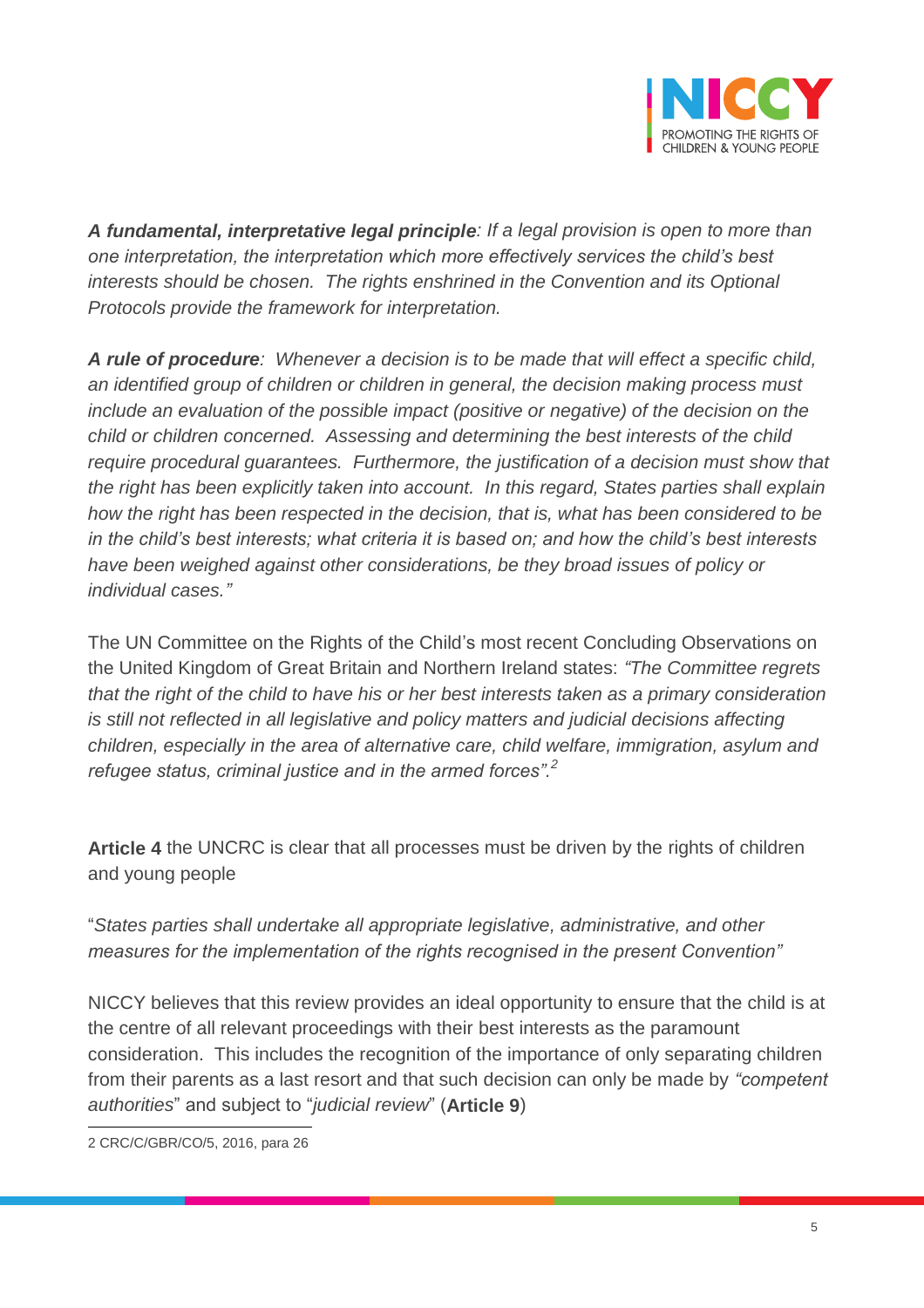

Alongside Article 3 another of the general principles of the UNCRC is **Article 12** which addresses the voice of children and young people it states that

*"State Parties shall assure to the child who is capable of forming his or her own views the right to express those views freely in all matters affecting the child, the views of the child being given due weight in accordance wit the age and maturity of the child. For this Purpose, the child shall in particular be provided the opportunity to be heard in any judicial and administrative proceedings affecting the child, either directly, or through a representative or an appropriate body, in a manner consistent with the procedural rules of national law."*

The UN Committee on the Rights of the Child in its General Comment No.12 'The Right of the Child to be Heard'<sup>3</sup> emphasised that Article 12 applies to "*all relevant judicial proceedings affecting the child, without limitation, including, for example, separation of parents, custody, care and adoption, children in conflict with the law, child victims of physical or psychological violence, sexual abuse or other crimes, health care, social security, unaccompanied children, asylum-seeking and refugee children, and victims of armed conflict and other emergencies. Typical administrative proceedings include, for example, decisions about children's education, health, environment, living conditions, or protection. Both kinds of proceedings may involve alternative dispute mechanisms such as mediation and arbitration*." 4

**Article 16** of the UNCRC is critical for the purposes of this review which concerns a child's right to privacy it states that;

*1. "No child shall be subjected to arbitrary or unlawful interference with his or her privacy, family, or correspondence, nor to unlawful attacks on his or her honour and reputation. 2. The child has the right to the protection of the law against such interference or attacks".*

It is clear that a child's right to privacy can only be breached in the most extreme of circumstances and only when the merits of individual cases have been fully considered. The Commissioner considers that this article must be at the forefront of all considerations during this Review.

 $\overline{a}$ 3 CRC/C/GC/12, 2009

 $<sup>4</sup>$  Para 32</sup>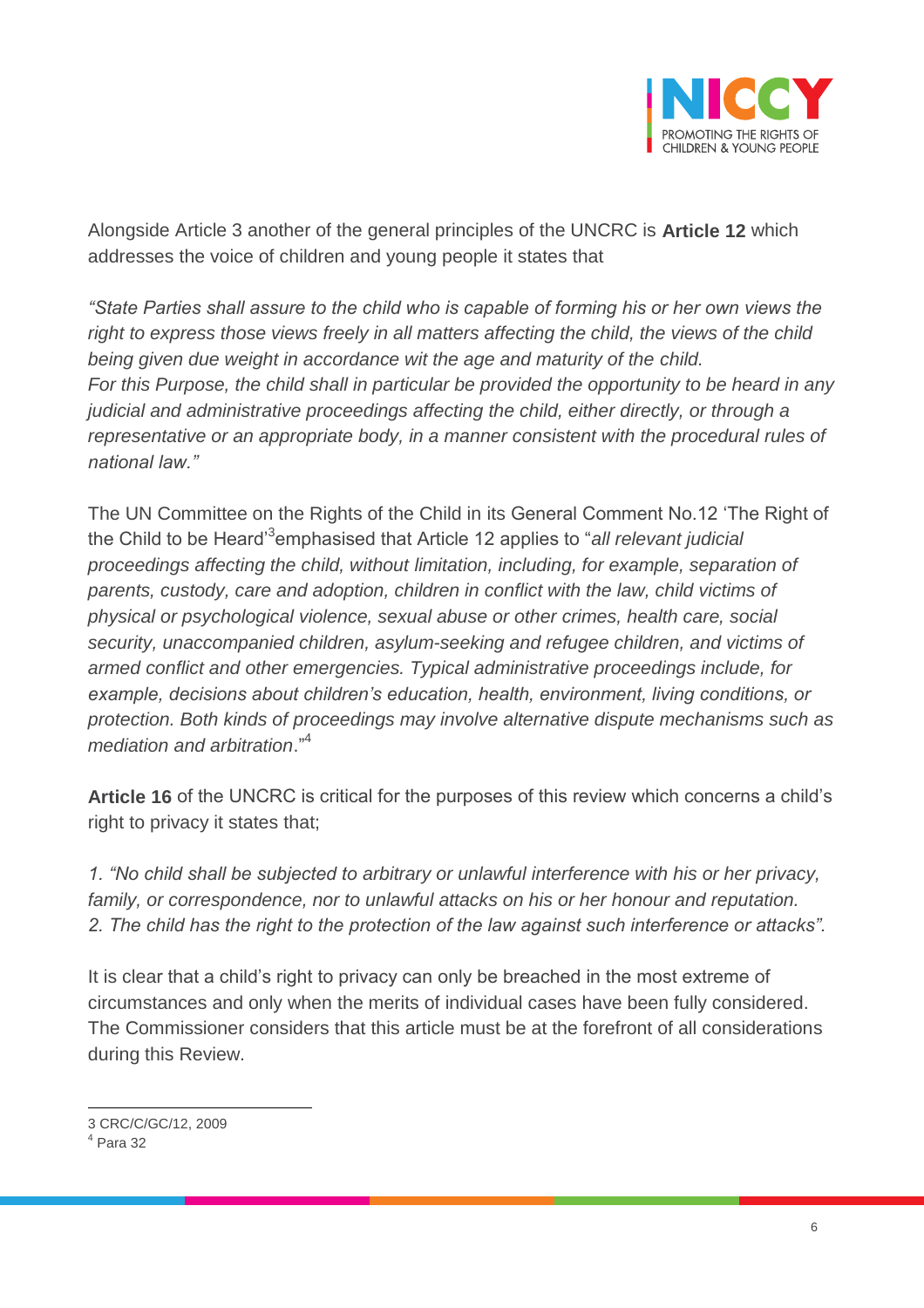

It is these principles alongside the UNCRC as whole which must underpin any reform of the current family and civil justice system in Northern Ireland to ensure that the most vulnerable members of society are protected.

### **Comments on the Recommendations**

#### **The International Context**

NICCY recognises that where areas of good practice are identified these should be considered in relation to how they could be adapted to improve the current system in Northern Ireland whilst ensuring that the particular circumstances of jurisdiction are taken into account. **(FJ1-6)**

#### **A Single Tier System**

Any simplification of the family justice system is welcomed as it should enable children and young people to better understand the proceedings that they are subject to. Therefore, the Commissioner supports the recommendation for a single family court. The recommendation for careful consideration of the location of venues is welcomed. It should be ensured that all those living in Northern Ireland whether in a rural area or in a city have true access to justice through availability of a court venue within a reasonable and affordable travelling distance. **(FJ7-8)**

#### **Private Law Children Order Proceedings**

Family conflict and change is often traumatic for those involved. At all times when consideration is being given to the children their best interests should be the paramount consideration. Every effort should be made to ensure that the child's right to maintain contact with both parents is upheld unless it is deemed not in their best interests to do so.

Decisions concerning residence and contact for a child can be fraught with emotion for the whole family. Unnecessary delays in obtaining the views or resolving the matter by the Court can exacerbate the trauma being experienced by a child for whom stability is vital. Therefore all efforts should be made to make the process as efficient and effective as possible whilst acknowledging the challenges of balancing the importance of ensuring the voice of all those involved is heard with the need to speed up the process.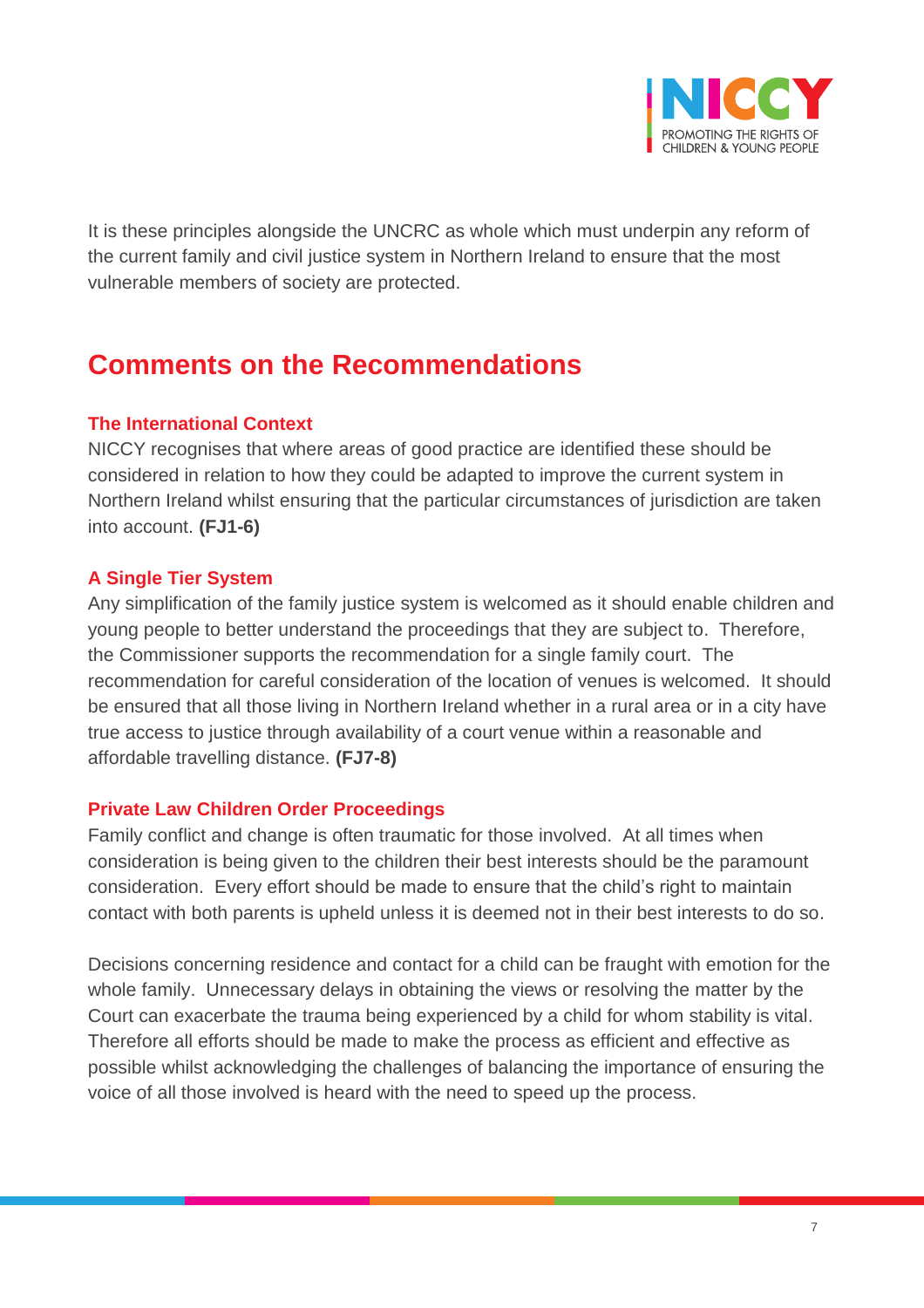

The Commissioner strongly supports the recommendation for setting up a "one stop shop" **(FJ9)** process at first directions hearing and believes that adequate resourcing is critical to the success of such a service. The current delay in relation to access to a Court Children's Officer is unacceptable and this recommendation would go a long way to addressing this delay and the subsequent delays caused by referrals to other professionals not being made in a timely manner.

The Commissioner welcomes the suggestion that this appropriately links in with the emerging and promising family support and early intervention work being undertaken as part of implementation of Families Matter and Early Intervention Transformation Programme.

The Commissioner supports the recommendation for a triage system to prioritise cases where contact has broken down, with the introduction of appropriate arrangements by the Legal Services Commission to facilitate this process **(FJ15)**. However NICCY suggests that this should also be extended to cases where no contact at all has taken place since family breakdown occurred and restoring contact in these cases should be a priority, if deemed to be in the best interests of the children concerned.

The Commissioner welcomes the recommendations in relation to judicial consistency of approach and joint training for Family Judges **(FJ23-24)**. We would draw attention to UN Committee on the Rights of the Child General Comment No. 5 'General Measures of Implementation'<sup>5</sup> in particular the following section:

*53. "The Committee emphasises States' obligation to develop training and capacitybuilding for all those involved in the implementation process - government officials, parliamentarians and members of the judiciary - and for all those working with and for children.…….*

*Training needs to be systematic and ongoing - initial training and re-training. The purpose of training is to emphasize the status of the child as a holder of human rights, to increase knowledge and understanding of the Convention and to encourage active respect for all its provisions. The Committee expects to see the Convention reflected in professional training curricula, codes of conduct and educational curricula at all levels".*

 $\overline{a}$ <sup>5</sup> CRC/GC/2003/5, 2003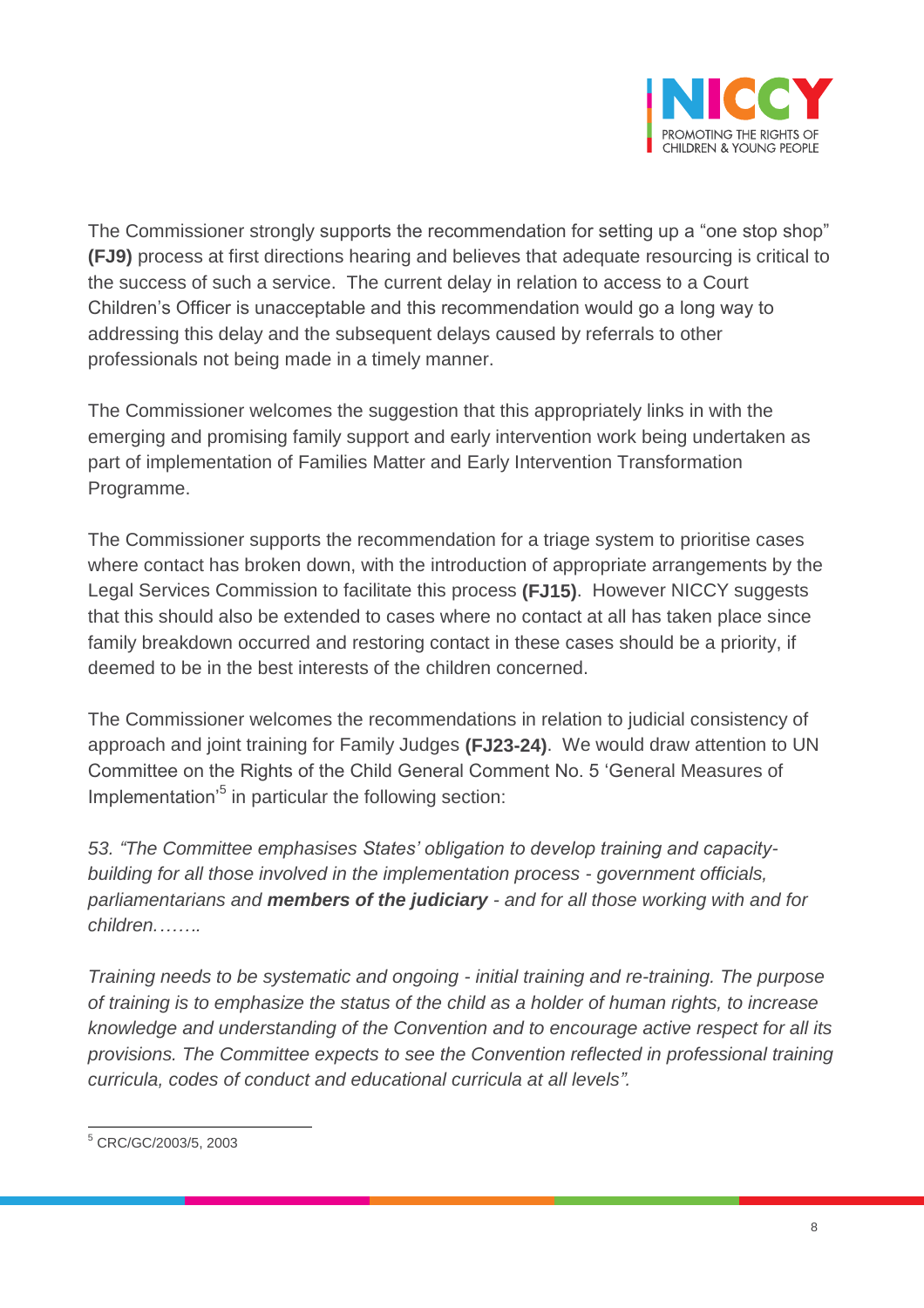

Breaches of Contact Orders can be distressing and confusing for the children concerned and in these circumstances the Courts need to be able to act decisively and swiftly.

The Commissioner is supportive of the recommendation for an emphasis on swift priority driven references back to court when breaches are observed **(FJ29)** and of the use of "stop contact " notices to be served before contact is stopped **(FJ25)** (except in cases of genuine child welfare concerns).

The Commissioner can not envisage a circumstance where criminalising parents who breach contact orders can be in the best interests of their child **(FJ27)**, but believes the option of support (in the most appropriate non-coercive format) for those who breach orders should be explored. There is also merit in considering the option of offering additional support for those parents at risk of breaching an order as a way of preventing breach.

We would urge that regard be had to the Concluding Observations on the Fifth Periodic Report of the United Kingdom of Great Britain and Northern Ireland:

"*Take into account the best interests of the child as a primary consideration when sentencing parents, avoiding, as far as possible, sentences for parents that lead to their being separated from their children*".<sup>6</sup>

#### **Resolutions Outside Court**

The Commissioner believes that it is more appropriate for most family conflict situations where residence and contact become issues to be resolved outside of the court process. Court proceedings can lead to polarized positions by parents and the adversarial nature of the court process can often serve to entrench positions and add to the difficulties experienced by families. Court proceedings should be a last resort when all other measures have been exhausted or for those cases deemed to be of such a serious nature or so complex as to require the Court to intervene.

 $\overline{a}$ <sup>6</sup> CRC/C/GBR/CO/5, 2016, Para 55(b)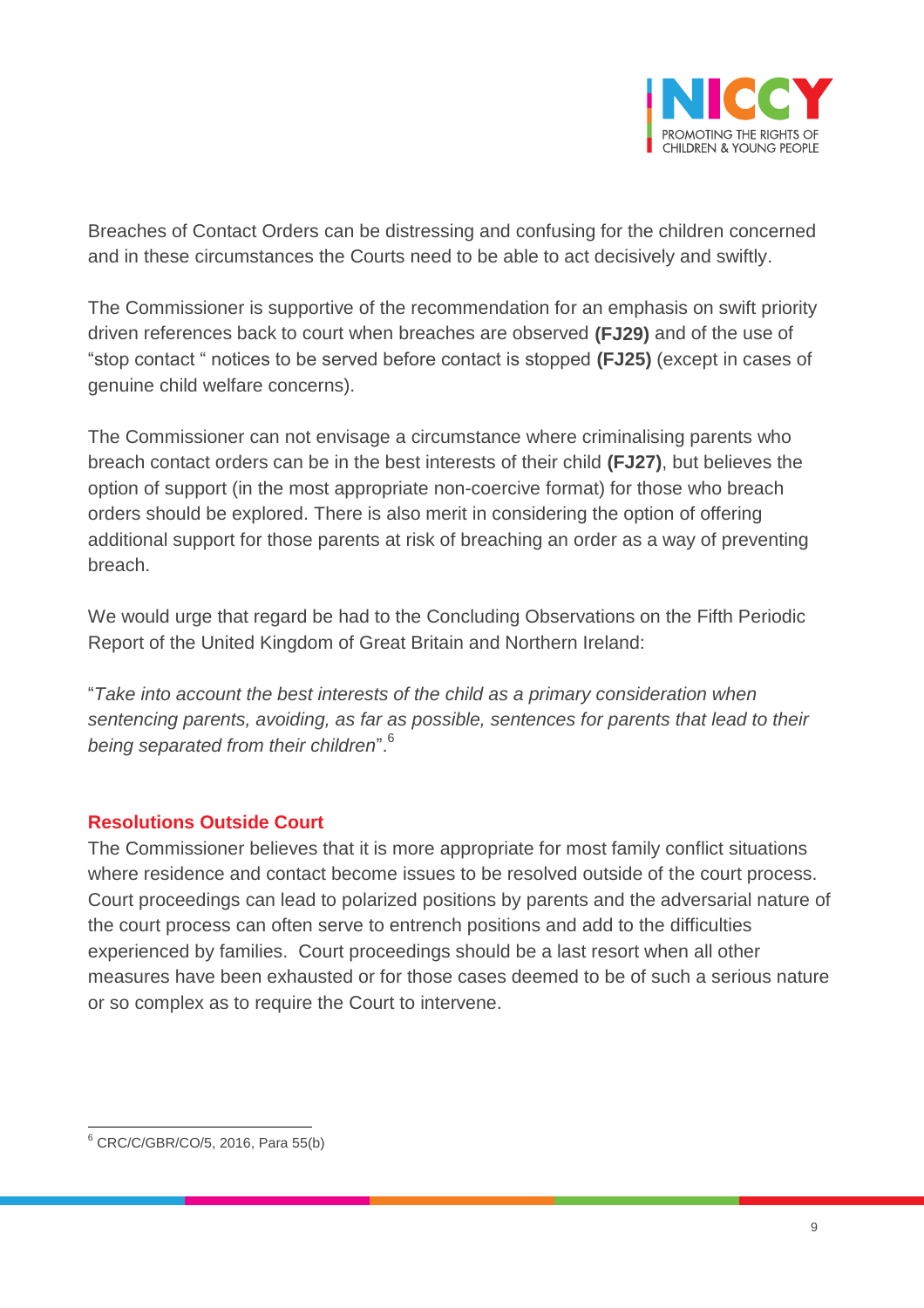

The Commissioner agrees with the recommendations in this chapter **(FJ31-36)** but would stress that mediators should have training in children's rights and child protection and not just experience in this area **(FJ33)**. It is imperative that adequate resources are secured to ensure the success of a more widely available mediation system.

The Commissioner agrees that an early education and support programme prior to the issuing of proceedings is the preferred option and agrees with the suggested exemptions **(FJ34 & 36**).

#### **Divorce Proceedings in Northern Ireland**

The Commissioner makes no comment on the recommendations for divorce proceedings **(FJ37-46)** other than to state that she agrees that a discretion for the adjudicator to insist on an oral hearing where the Statement of Arrangements for Children caused him or her to consider an oral hearing to be in their best interests is a necessary safeguard.

#### **The Public Law System**

The separation of a child from his or her family is one of the most extreme measures the state can take. It is incumbent on the Court to have the child's best interests as the paramount consideration in any such proceedings. When considering alternative arrangements for the child the court must be satisfied that these arrangements will improve the outcomes for the child. As discussed earlier the Article 9 of the UNCRC provides a framework for such provision. It states that:

*"1. States Parties shall ensure that a child shall not be separated from his or her parents against their will, except when competent authorities subject to judicial review determine, in accordance with applicable law and procedures, that such separation is necessary for the best interests of the child. Such determination may be necessary in a particular case such as one involving abuse or neglect of the child by the parents, or one where the parents are living separately and a decision must be made as to the child's place of residence.* 

*2. In any proceedings pursuant to paragraph 1 of the present article, all interested parties shall be given an opportunity to participate in the proceedings and make their views known.*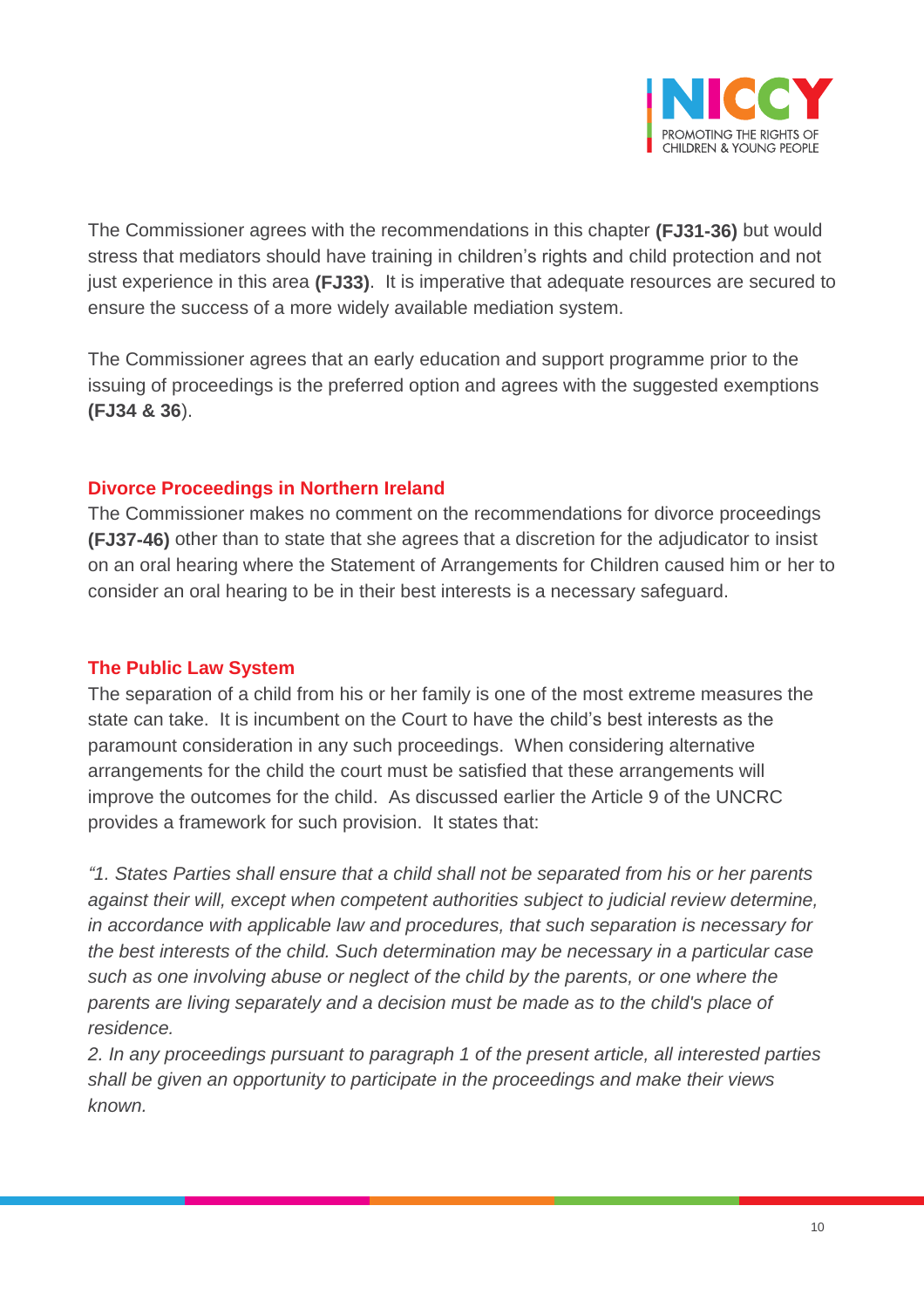

*3. States Parties shall respect the right of the child who is separated from one or both parents to maintain personal relations and direct contact with both parents on a regular basis, except if it is contrary to the child's best interests."*

NICCY agrees with the recommendations in this chapter which relate to case management **(FJ66-71)**, court orders **(FJ72 & 73)** and appeals **(FJ74)**. The Commissioner is particularly in favour of the recommendations regarding non accidental injuries **(FJ75 & 76)** and would again caution that vigilance is taken to ensure that due process is not compromised to achieve a swift outcome.

The Commissioner notes the recommendation in relation to judgements **(FJ77)** provided that all necessary steps are taken to protect the privacy of the child by ensuring anonymity and avoid the risk of jigsaw identification. These steps must also be taken with regard to the provision of any audio recording of the hearing being made upon reasonable request, along with steps to ensure that distribution of any CD or recordings is closely controlled and monitored.

As mentioned above the work with children and families is a highly specialised area and NICCY is very supportive of mandatory training as outlined in all parts of recommendation **FJ78**. The UN Committee on the Rights of the Child in its General Comment no. 5 places a strong emphasis on the need for initial and on-going training of all those who engage with children and young people. The implementation of this recommendation in a way that has children's rights at its core will be a most welcome development for children and young people involved in the Family Justice System.

The recommendation in relation to accreditation **(FJ85)** is particularly welcomed by NICCY and note that the recommendations in relation to experts and acknowledges the reasoning for limitations being placed upon expert evidence but would caution that this should not result in an inequality of arms between the parties.

The Commissioner believes that the recommendation **(FJ89)** with regard to the reintroduction of the Guardian ad litem after a freeing order is made should not be restricted to exceptional circumstances but should be considered in all cases where the best interests of the child would be served by doing so. Research confirms that children who were aged four or older at placement were about 13 times more likely to have a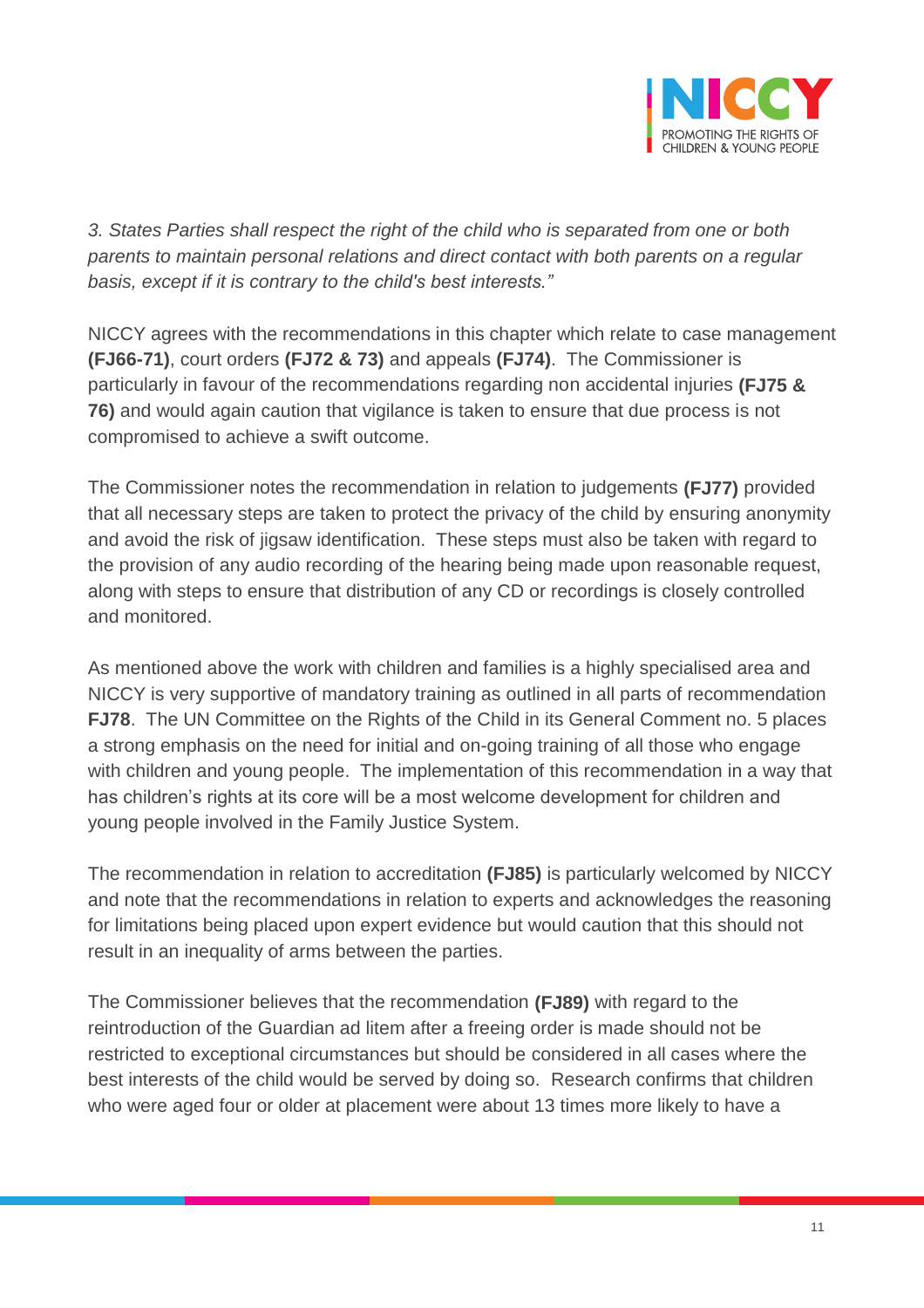

disruption compared with those who were infants at placement.<sup>7</sup> Children are inherently vulnerable, never more so than when being separated from their family. This vulnerability does not disappear once they have been freed for adoption and it is imperative that they receive all possible support to assist them through this process and to have their voice heard during this time

#### **Secure Accommodation Orders**

NICCY does not agree with the use of live links for substantive hearings in secure accommodation order cases. NICCY would once again draw attention to UNCRC Article 12 and the right of a child to be heard. We consider that the use of live links could diminish this right and negatively affect access to justice for children and young people in this forum.

With regard to recommendation **FJ92** concerning criteria to be drawn up concerning the use of live links NICCY would strongly recommend that this should be based on the principle of exceptional circumstances and that the criteria includes a clear definition and indication of when such circumstances might arise.

We would again draw attention to the Concluding Observations on the Fifth Periodic Report of the United Kingdom of Great Britain and Northern Ireland. In particular paragraph 53 – The Guidelines for the Alternative Care of Children (General Assembly resolution 64/142, annex and the recommendation that the State party:

*(d)* "*Ensure that secure accommodation in Northern Ireland is only used as a measure of last resort and for the shortest possible period of time, address the reasons for repeated or lengthy stays in such accommodation and develop alternatives to secure*  accommodation".<sup>8</sup>

 $\overline{a}$ 

<sup>7</sup> Beyond the Adoption Order: challenges, interventions and adoption disruption Research report Julie Selwyn, et al, Department of Education, 2014

<sup>8</sup> CRC/C/GBR/CO/5, 2016, para 53(d)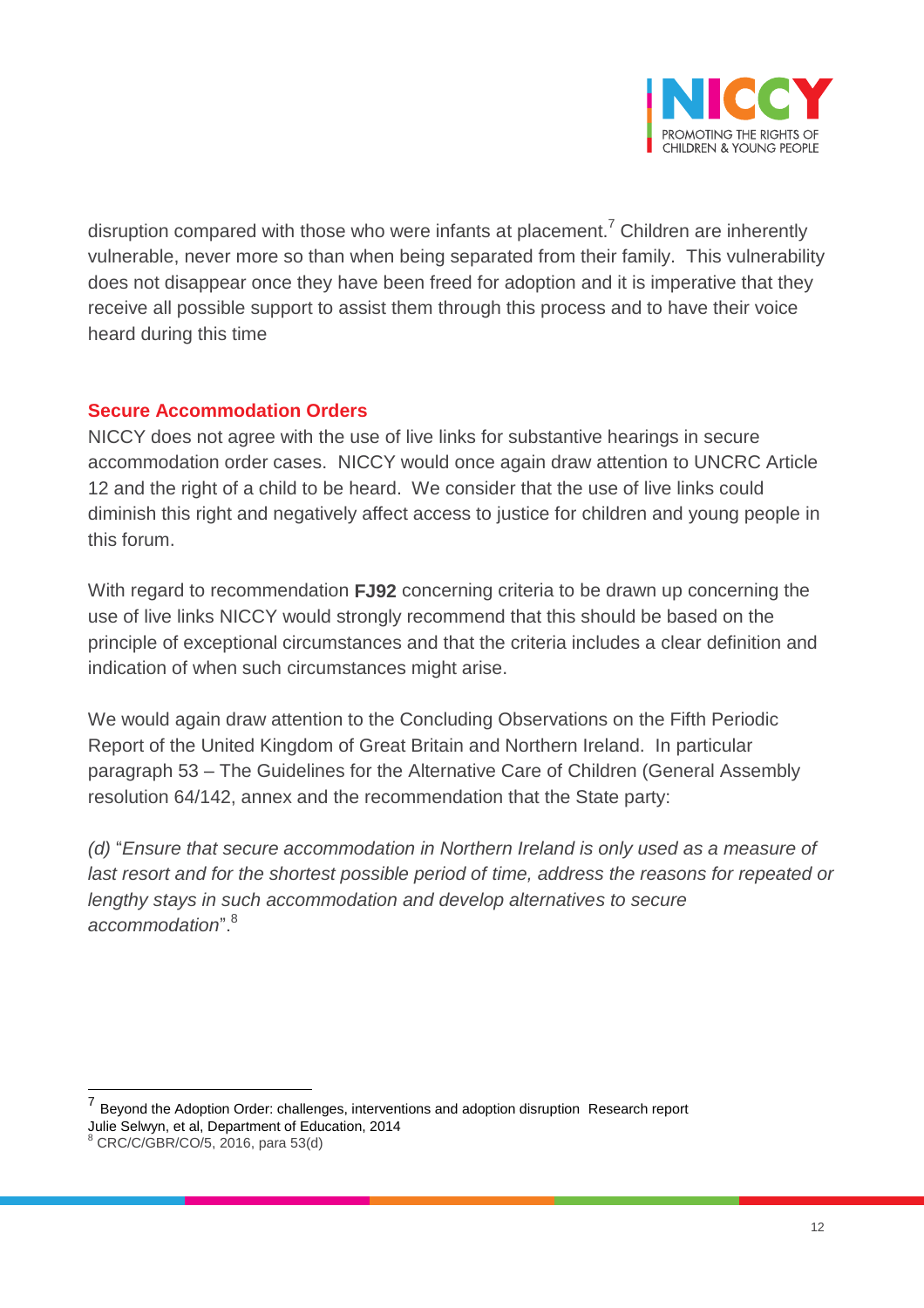

#### **Problem Solving Courts**

The Commissioner is very much in favour of problem solving courts and fully supports the recommendations made **(FJ93-5)** and believes that the use of problem solving courts could address the issues currently experienced in relation to delay, which is adverse to the child's best interests. Such processes where properly resourced with skilled practitioners can serve to ensure that sustainable solutions are found to complex issues.

#### **Child Abduction**

The Commissioner agrees with the recommendations in relation to child abduction **(FJ96- 105)** in particular that a protocol be drawn up as to how the voice of the child can effectively be considered in Hague Convention cases.

#### **Paperless Courts**

The Commissioner has no comment to make on paperless courts except that this should not be allowed to restrict the parties' ability to participate in proceedings.

#### **The Voice of the Child and Vulnerable Adults**

The Commissioner is gratified to see that full recognition to the requirements of Article 12 UNCRC has been given in this chapter. We see little need to repeat the compelling case made in this chapter that the Family Justice System can learn from and adapt good practice from the criminal justice systems particularly in the support given to child victims and witnesses. It is clear that when given the necessary support and environment children are more than able to participate in judicial proceeding in a way that ensures that their views are taken into account. Therefore where deemed appropriate (i.e. having taken into account the individual needs of the child) it is imperative that children and young people are:

"..... provided with the opportunity to be heard in any judicial and administrative proceedings affecting the child either directly or through a representative or an appropriate body...." (Article 12 (2)UNCRC)

Therefore NICCY is strongly in favour of all court and legal practitioner and family judges receiving training in engaging with and interviewing children.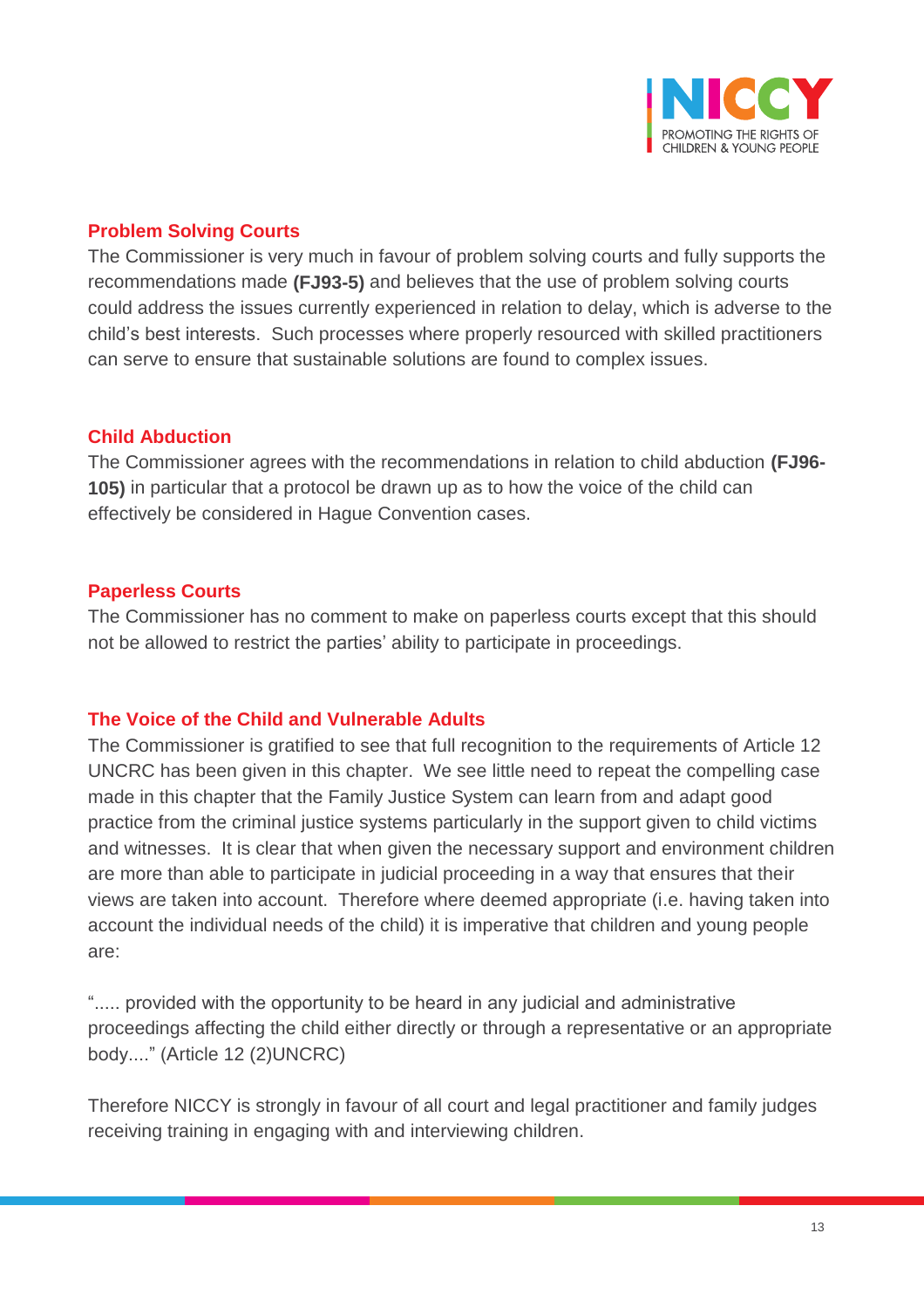

To reiterate NICCY strongly supports all recommendations **(FJ121-129)** made in this chapter and cautions that they can only be achieved with proper investment and commitment from all involved.

#### **The Court Setting**

NICCY agrees that the environment in which the formal aspect of the Family Justice System operates is critical to ensure the maximum participation of children and young people whilst protecting the integrity of the process. NICCY recognises that achieving this requires careful consideration and welcomes the recommendations made in this chapter. We agree, however, that this should be reviewed **(FJ130)** by the Family Justice Board at the earliest opportunity and with full consultation with parents and children and young people is feasible.

#### **Open Justice**

The Commissioner recognises that a justice system can only be effective when it secures the confidence of the whole community that it serves. However such considerations in family courts must not be allowed to outweigh the best interests of the child who is subject to the proceedings.

Evidence has been provided during the course of this Review which suggests that the perception of fathers being treated unequally with regard to applications for contact and residence is not well founded. Statistics (page 35 of the draft report) include an analysis of contact applications made in 2014 of which 68 were made by females and 248 by males.

- 9% were found in favour of a female
- 58% were found in favour of a male
- 32% were withdrawn, dismissed or struck out

Of the 68 female applicants:

- 29% were found in favour of the female applicant
- 35% were found in favour of the male respondent
- 1% resulted in no contact order being made but a joint residence order was made
- 34% were withdrawn, dismissed or struck out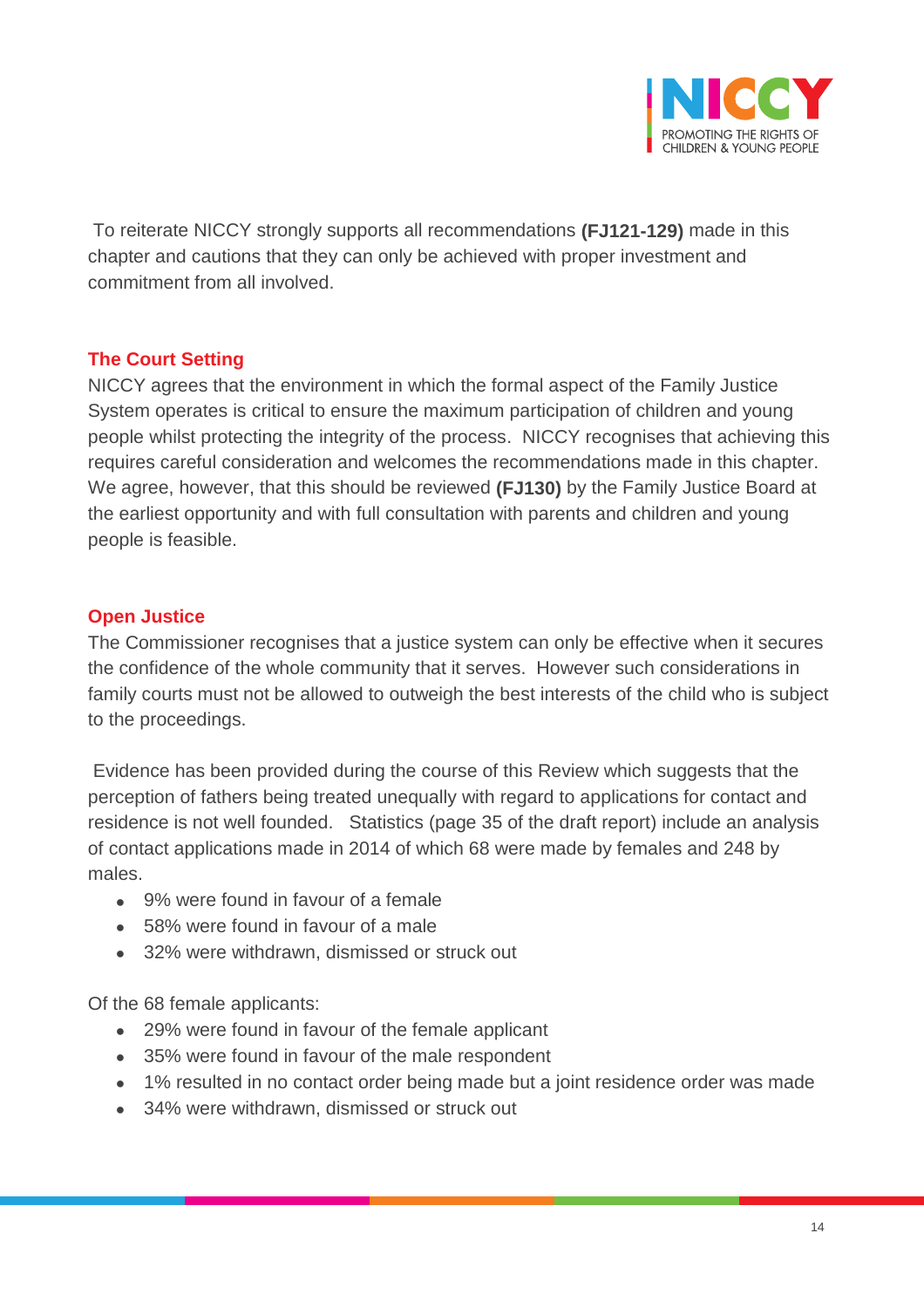

Of the 248 male applicants:

- 65% were found in favour of the male applicant
- 4% were found in favour of the female respondent
- 32% were withdrawn, dismissed or struck out

These statistics indicate that there is a disconnect between perceptions and reality and we would encourage that this is addressed by ensuring that the public and media fully understand the reality of the Family Justice System and how decisions are made.

In discussions with the Chair of this Review the Commissioner expressed concerns with regards to the proposals to open the family courts to the media particularly the possible risks that such proposals will compromise the privacy of young people as outlined in Article 16 (see above) as well as diminishing the confidence of children and young people involved in the family court system. NICCY agreed prior to submitting this formal advice we would seek the views of young people who have had experience of the family justice system. NICCY worked with VOYPIC and NIGALA in obtaining the views of children and young people with regards the proposals in this chapter. The outcome of this work is contained in appendix 1.

The vast majority of young people reacted strongly stating that the media should not be allowed into family courts, stating the importance of privacy not just for the young people but also for the whole family.

Comments included:

*"Absolutely no benefit.... highly intrusive. The issues don't affect the general public in any way – what's the purpose of it? Why do people want to know?"*

*"It is private, how would they like their private business in the local papers"*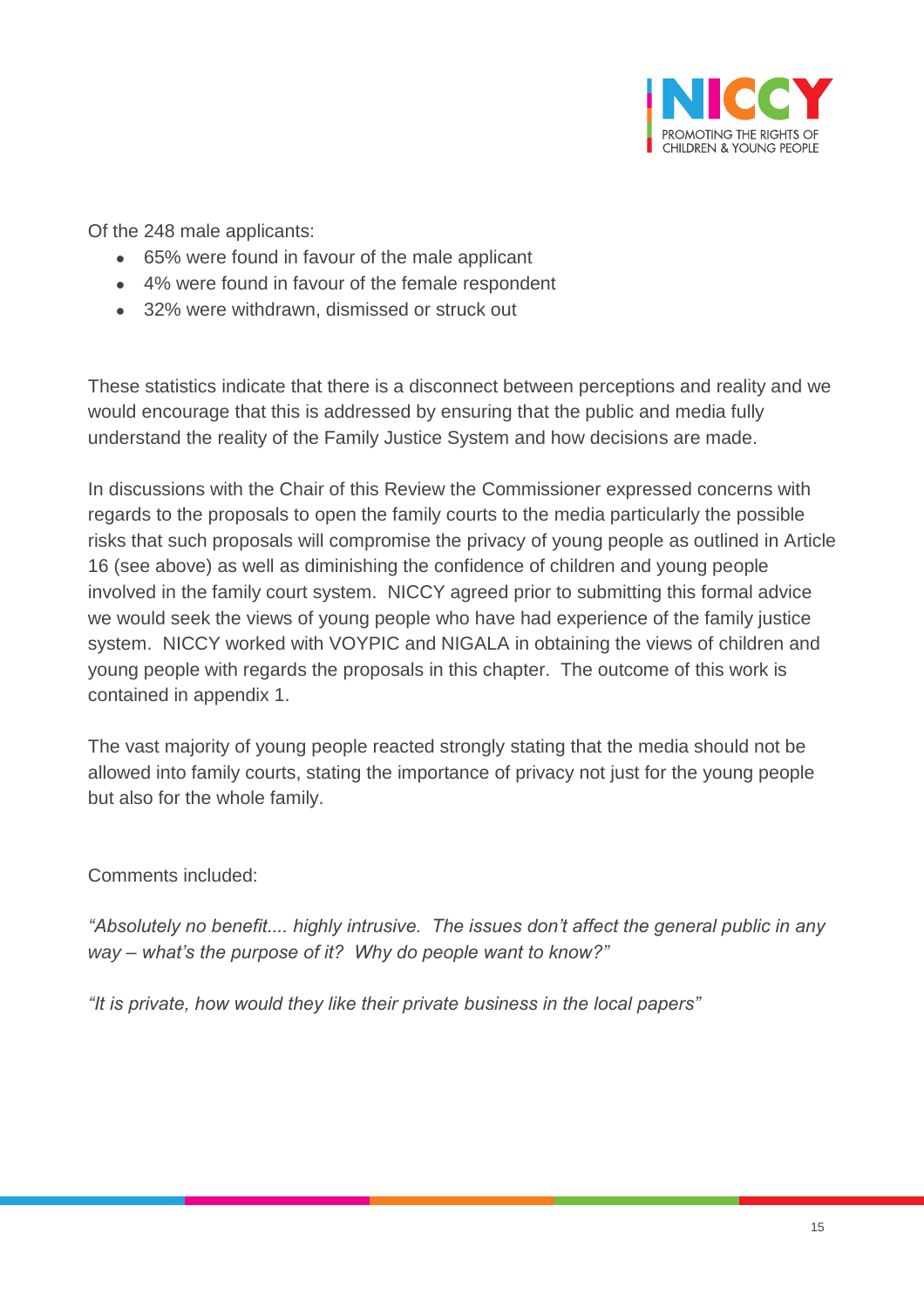

Whilst some of the young people recognised there could be some benefit from limited media reporting, such as improvement in services and attitudes towards children and young people involved in such proceedings, they were very clear that this did not outweigh the consequences of having the privacy breached

*"I think it should be published and discussed by the media so that people will better understand what happens to children and why the family court needs to be involved sometimes with families. I didn't do anything wrong, it was the adults who didn't look after me and my younger siblings safely"*

The young people stated that they or their parents should be asked if they want the media to be present. There were concerns around jigsaw identification from the young people and they felt that they and their families could be identified (sometimes wrongly) from the information given and that peers were always trying to piece things together from information in the media. Such identification could lead to young people's issues and problems being further exacerbated by having to deal with rumours, whilst trying to come to terms with the situation they are in.

Further comments from the young people included:

*"I would be shocked and angry about finding something about me in the paper or online"*

*"I would not be comfortable with that. If I knew it was about me, other people close and not so close would also know it is about me. What would that mean for my future? Even though the article might not say my name it wouldn't take long for people to figure it out".*

Additionally young people were particularly concerned about the idea of information being posted on social media, stating that this could stretch the life of a story as it gets passed from page to page:

*"Social media..... I read it and teenagers believe what they see on Facebook and social media".*

*"I would be worried in case I was identified or if my details were known. I would not want this to happen".*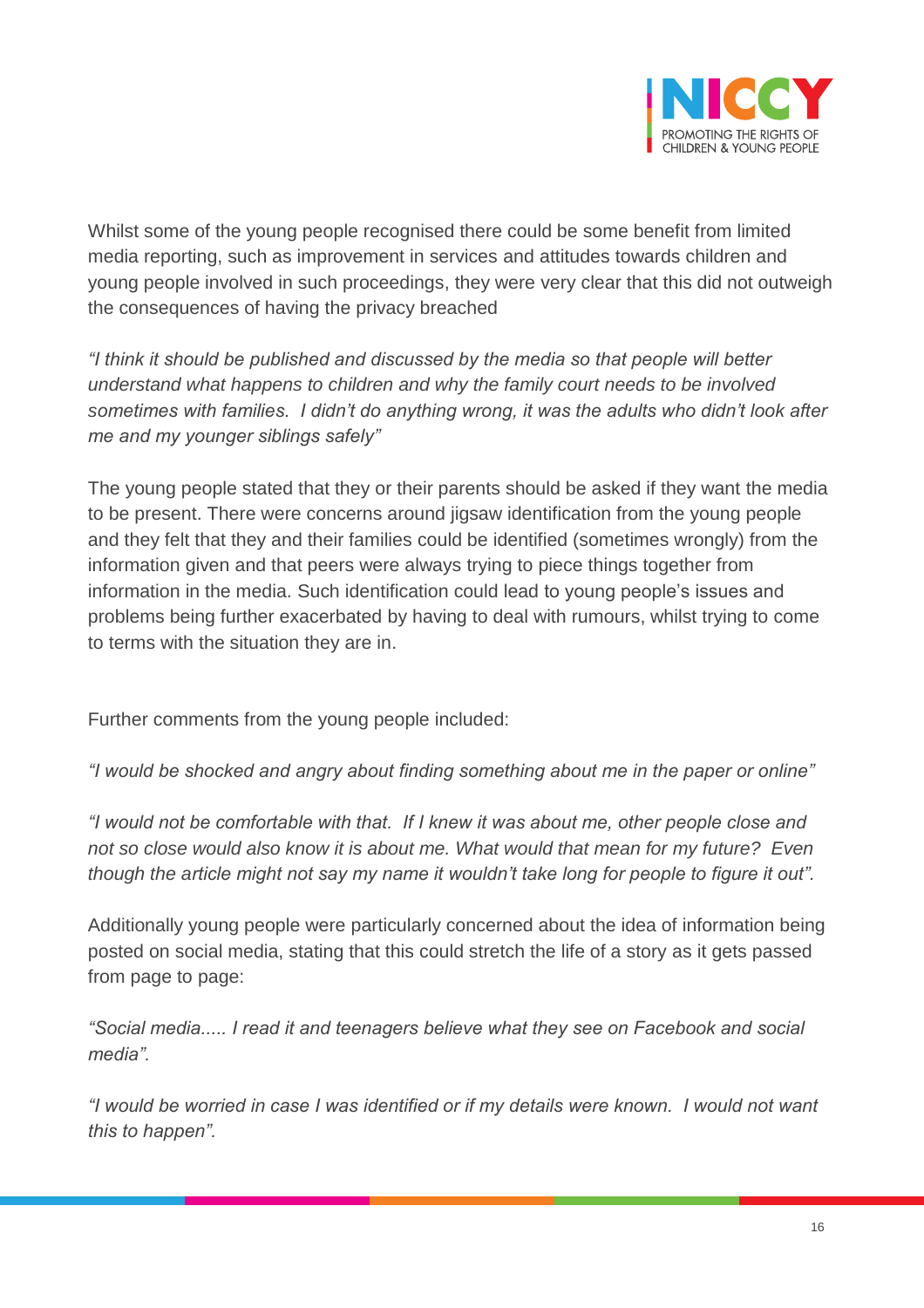

With regard to allowing members of the public into the court room, some young people thought that admitting additional people to the courtroom would stop them feeling that they could speak freely:

*"I don't want other people to be there (in the family court) who don't know me and my family because of their job working for the court. I wouldn't want my friend to be there either, It was best that I went with my GAL and my solicitor to see the judge".*

*"There should not be people in a situation who have nothing to do with that situation, especially as it is so serious it is in a court it is a very private thing".*

*"I wouldn't even want my friends there.... you would only need the people involved".*

*The young people did recognise that it is sometimes in the public interests to report very serious cases of abuse such as Baby P but that this was the exception.* 

To re-iterate, the young people who we engaged with were clearly opposed to the courts being opened in this manner but should this proceed they have suggested some safeguards:

- Young people or children should give consent before any information about them is used in the media
- Journalists should be experienced and have knowledge of the potential trauma of what it is like for a young person to be involved in the family court system and what negative impact it can have on a young person if their identity is revealed either directly or inadvertently.

*"They (the journalists) wouldn't want their dirty washing out there."*

- Journalists should be bound by and held accountable to confidentiality agreements and restrictions in reporting
- There should be disciplinary consequences for journalists and media organisation if confidentiality is breached
- Judges should have training on the impact on the child of their identity being known
- Judges should monitor journalist's reporting and it was suggested to allocate a specific judge to specific journalists so there can be better accountability.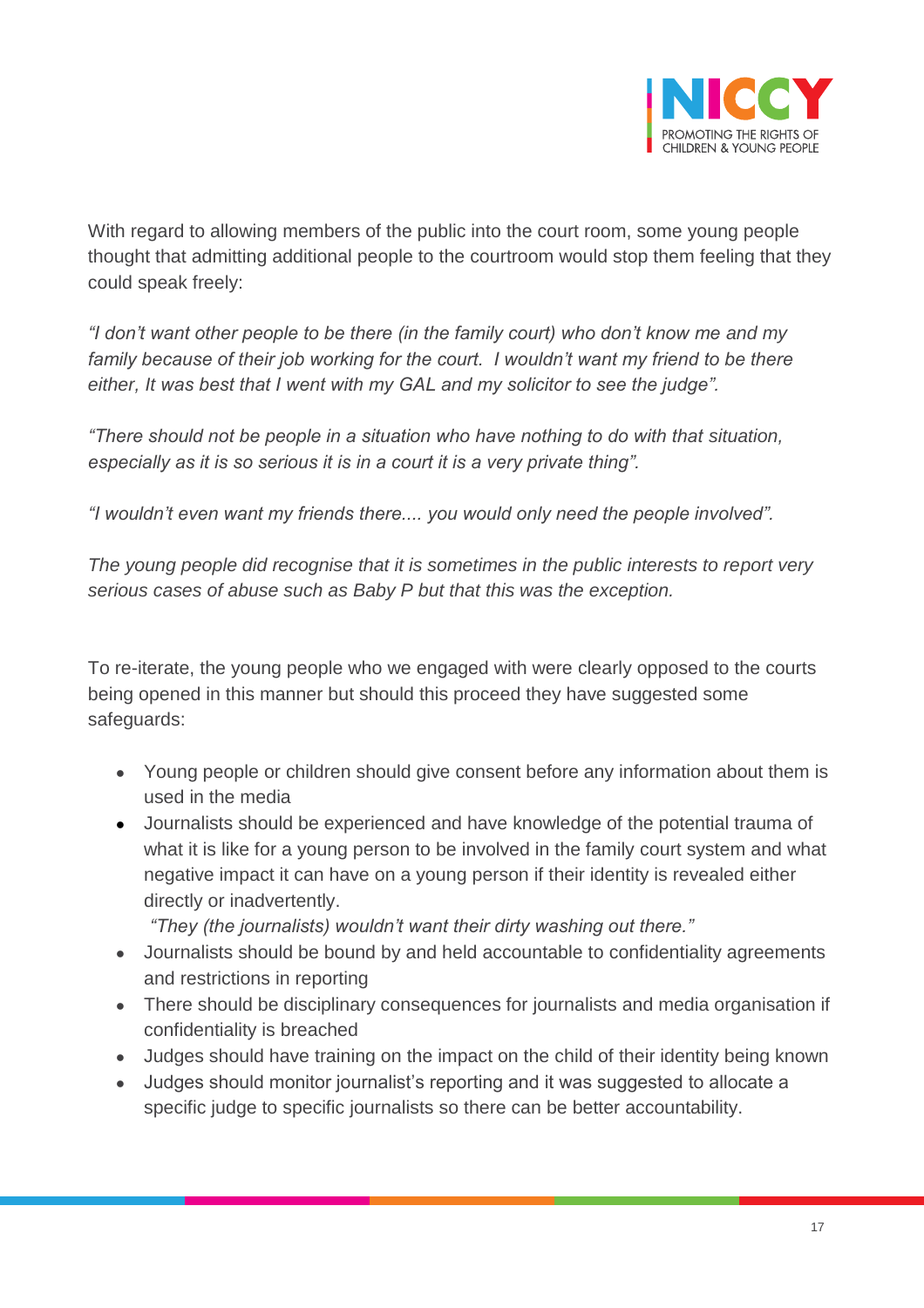

They were also clear that the following information should not be allowed to be included in any reporting:

- *The area in which children live*
- *The school or clubs they go to*
- *Information about other family members*
- *Problems children had at school*
- *Information about their religion*
- *Any harm children had suffered*
- *What court the hearing is taking place in*

Young people were aware that journalists are already permitted in Family Courts and that this may continue. A comment on this was:

*"If it was allowed it would be beyond appalling if families weren't asked their views"*

The Commissioner believes it is clear from this small scale engagement with children and young people that there are very strong views in relation to open justice and the presence of media in the courts.

#### **NICCY Advice on Recommendations concerning Open Justice**

NICCY is wholly against increased media reporting in family cases and is of the opinion that the best interests of children should come above any consideration of public confidence of adults in this regard. It is clear that the public confidence of children and young people would be significantly diminished if these recommendations were adopted. The Commissioner welcomes all suggestions of safeguards from the Review and the young people but does not believe that they will mitigate the concerns or the breaches of the rights of the children and young people involved. These are some of the most vulnerable young people in our community and the Commissioner does not accept that the case for these proposals is "compelling" or will result "accountable justice" and would urge that attention is paid to child's rights implications of these recommendations.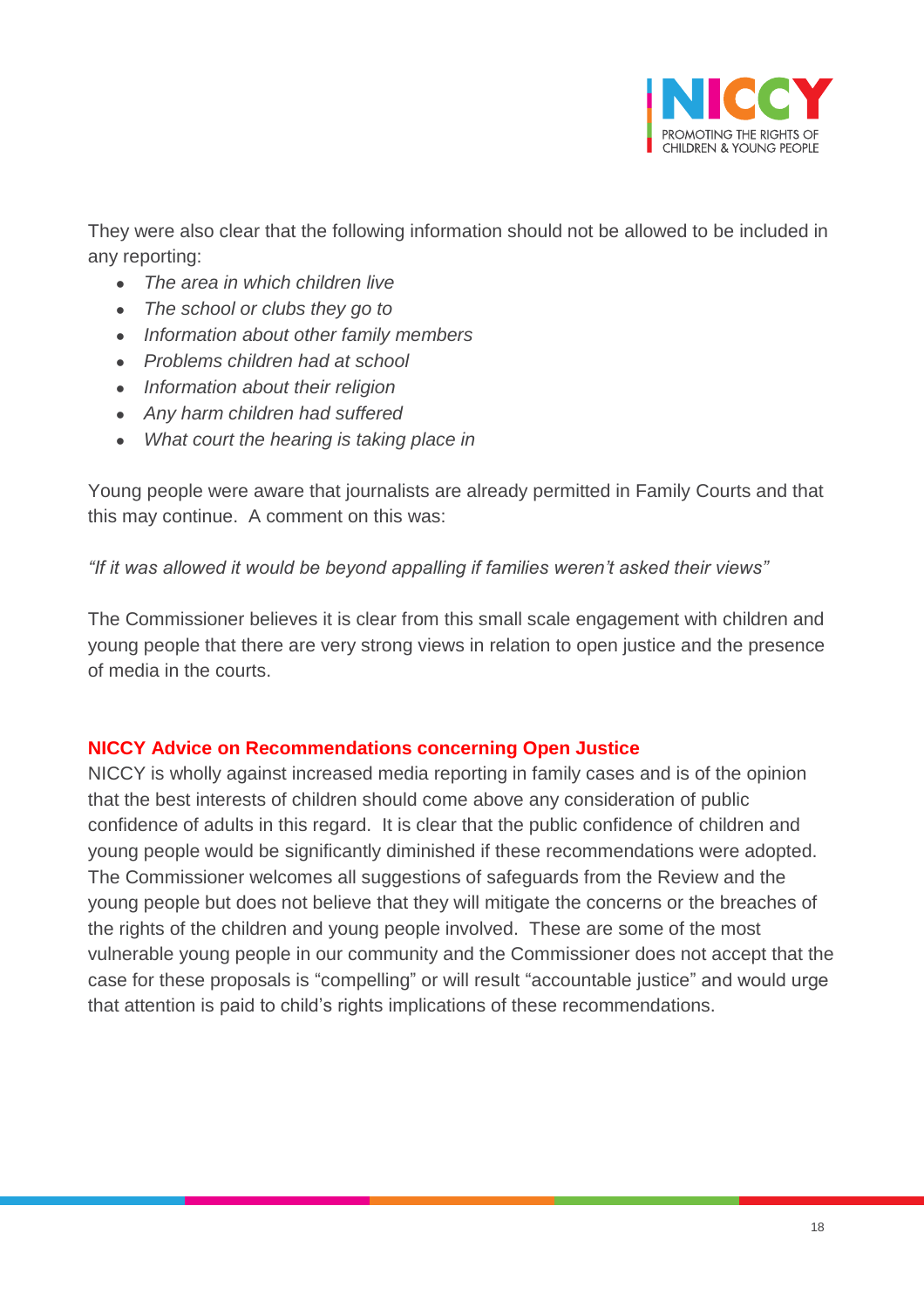

The Commissioner would urge that regard be paid to the evidence already submitted to the review, conducted in other jurisdictions and in particular the following:

*"Children fear exposure, they are afraid that personal, painful and humiliating information will get out and they will be embarrassed, ashamed and bullied at school, in neighbourhoods and communities"<sup>9</sup>*

Further research by Dr Brophy in 2014 echoes that of the young people that NICCY and others have engaged with.

*"They argue the family court is not a public court for good reason, that they have rights to privacy and dignity and that this move represents a failure of Parliament and the family justice system to consider their views, needs, experiences and long term welfare".<sup>10</sup>*

"*Young people were unanimous about how a young person might feel, reading about their case in a newspaper; even if the child or young person's name did not appear in the story, they would be deeply affected. They described feelings of anger, sadness and depression, embarrassment, shame, guilt and humiliation".<sup>11</sup>*

"*In a jurisdiction based exclusively on promoting the welfare of children, we should be concerned less with ensuring that the general public have a greater knowledge of how the family justice system operates, and more with ensuring that the welfare of the most vulnerable children is protected in an age of instant communication and social media"<sup>12</sup>*

The Commissioner would also urge regard be had to previous instances of irresponsible and inaccurate reporting in the media of cases involving children and the difficulties in guarding against this once the media have been given permission to report. The case of Re: L (A Child: Media Reporting) [2011] EWHC B8 aptly illustrates the risks of irresponsible journalism as does Re H (Freeing Orders: Publicity) [2005] EWCA Civ 1325.

 $\overline{a}$  $^{9}$  Dr Julia Brophy – The views of children and young people regarding media access to family courts 2010

- $10$  P.53 of the 2014 study
- $11$  P. 32 of 2014 study

<sup>&</sup>lt;sup>12</sup> Tom Wilson: Greater Transparency in Children Proceedings: A Note of Caution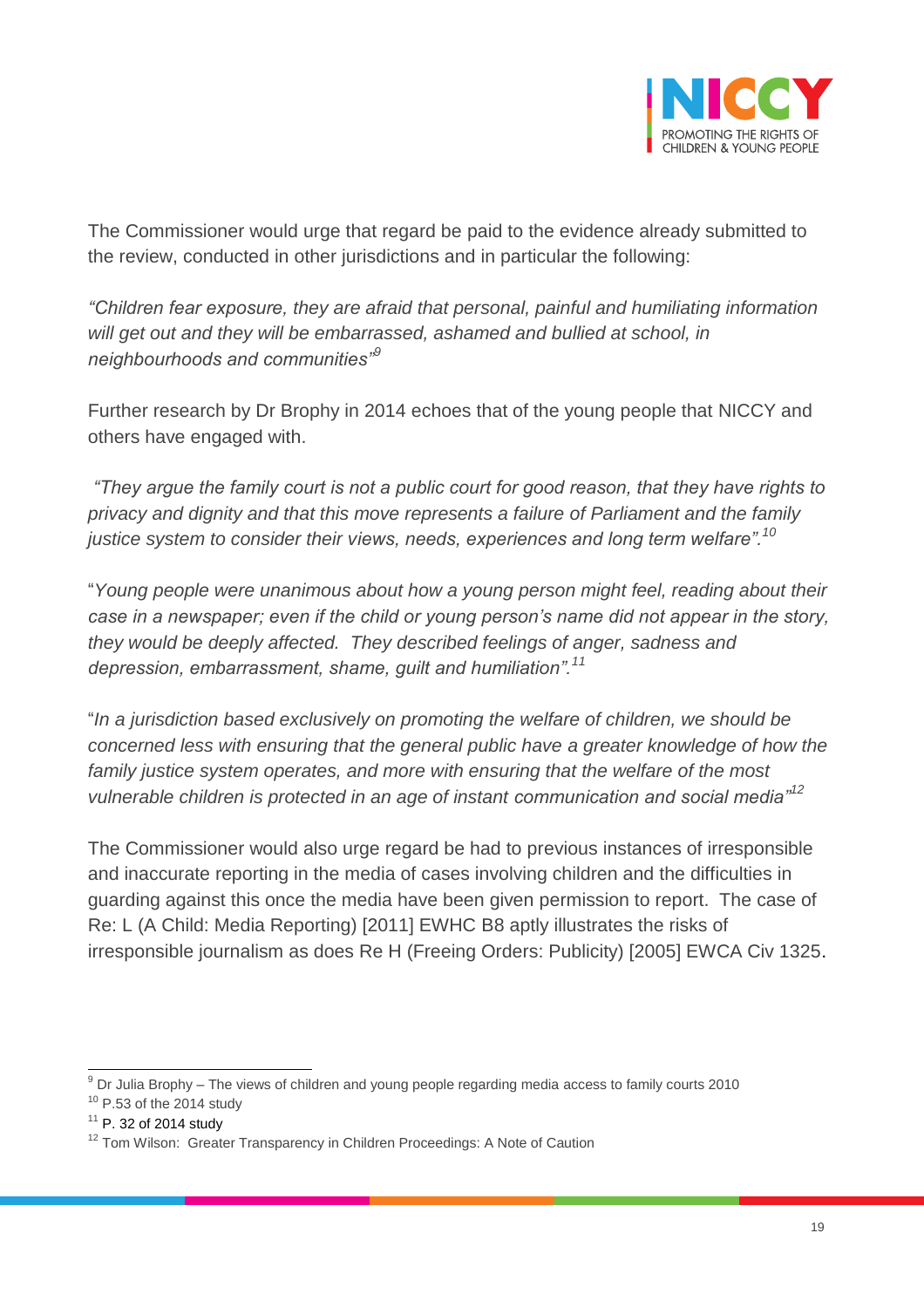

Whilst the young people in the sample above identified that there should be disciplinary proceedings for journalists who do not report responsibly these by their very nature are reactive and cannot undo damage which has already been done by such reporting.

**The NI Commissioner for Children and Young People is of the view that there are no sufficient safeguards which could be put in place to fully protect children, young people and their best interests against their information being placed in the public sphere**. Additionally, NI is a small jurisdiction and therefore the jigsaw identification is much more of a risk that any other area in the British Isles.

These proposals cannot be pursued without a formal section 75 compliant consultation process being undertaken, one that engaged fully with children and young people.

Article 16 of the UNCRC is clear that children have the right of protection from interference with privacy, family and home. As is Article 3 that the best interests of the child must be a paramount consideration by all authorities including courts of law. Proceeding with these proposals will interfere with these and other rights.

**The Commissioner believes strongly that the proposals contained in this chapter run contrary to the tone set by this review where the best interests of children are the paramount consideration. NICCY strongly recommends that these proposals are not pursued in proceedings that involve children and young people.** 

### **Young People's Experiences of the Family Justice System**

When we consulted with young people they also expressed their views on their experiences of Court proceedings and were asked what would make being involved in proceedings easier. Young people felt that their voice should be heard and clearly had different experiences.

*"I just know that they don't listen to me, they listen to my mum more. They say they listen to the child and young people more but they never really do".*

*"I do not want to speak to the judge, but I do think that you should be able to. It is better to be able to talk for yourself and get over your own views".*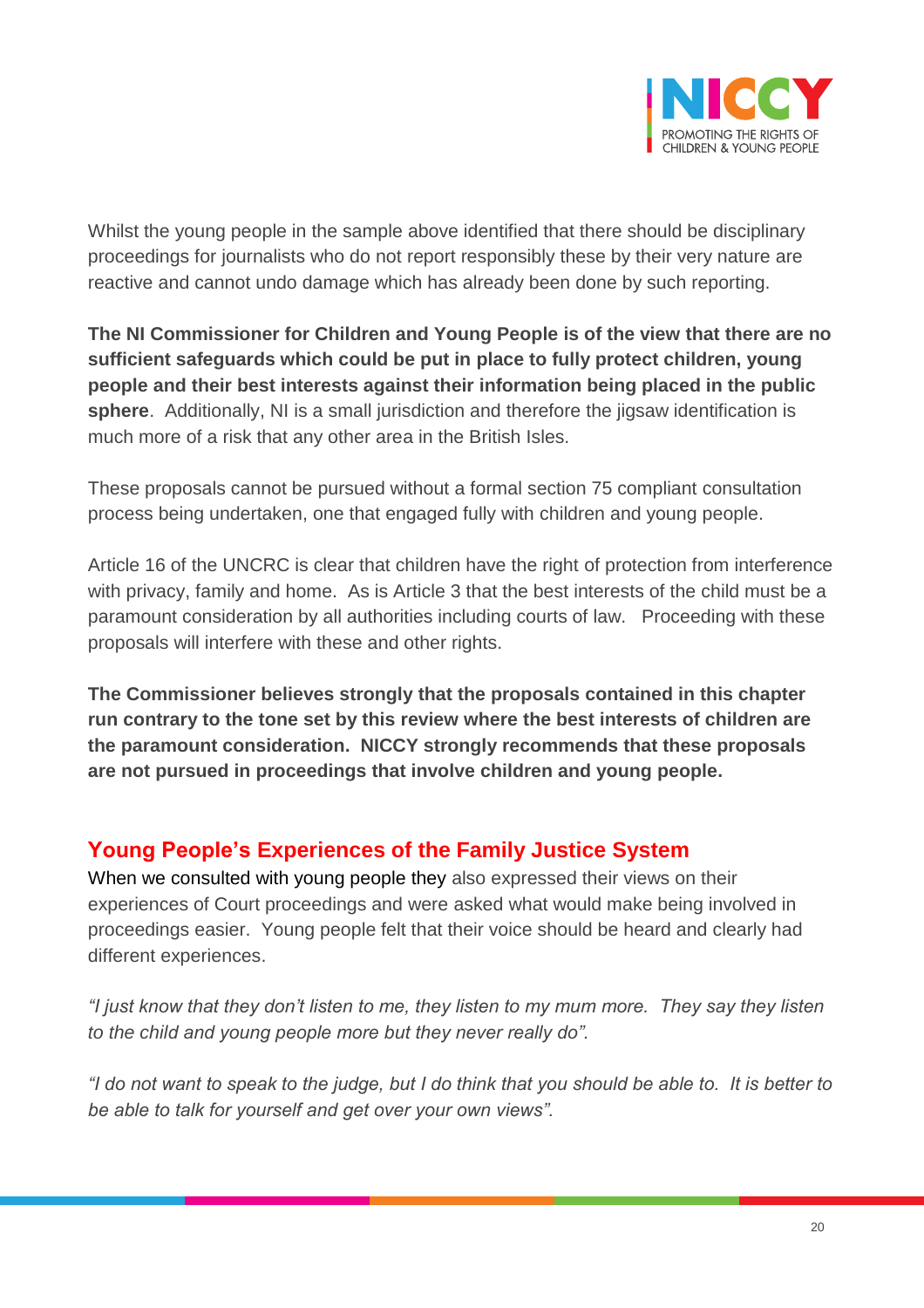

*"I would have liked to have known more about court. I would have been less anxious and worried".*

*"Basically I don't talk to anyone about Court. It causes me anxiety so I stay out of it".*

*"Felt like it was ok, nothing particularly hard as I was aware of all the information. I went to court to meet the Judge. Felt my view was listened to and mum said the same as the Judge spoke about or conversations during the final hearing".*

Various recommendations were made which from a young person's point of view would improve their experience of the Family Court:

- No journalists unless permission is given from the young person or child involved
- Parents and young people should have the choice to speak to the judge
- There should be an informal meeting between all parties before the formal court proceedings
- Young people should view the court room beforehand
- Young people should also have the choice to sit in or out of the court room
- Young people should meet the judge before hand
- Young people should be able to sit close to the judge as the case is about them
- Young people should get a photo of their Counsel in advance

#### **Conclusion**

NICCY welcomes this review and endorses the majority of the recommendations and applauds the careful considerations given by the Review. However the Commissioner is deeply concerned that the rights of children and young people may be severely diluted with the implementation of some of the reviews recommendations, in particular those in relation to 'Open Justice'.

We would urge that more consideration is given to the best interests of children and young people who come into contact with the family and civil justice system before final recommendations are taken forward.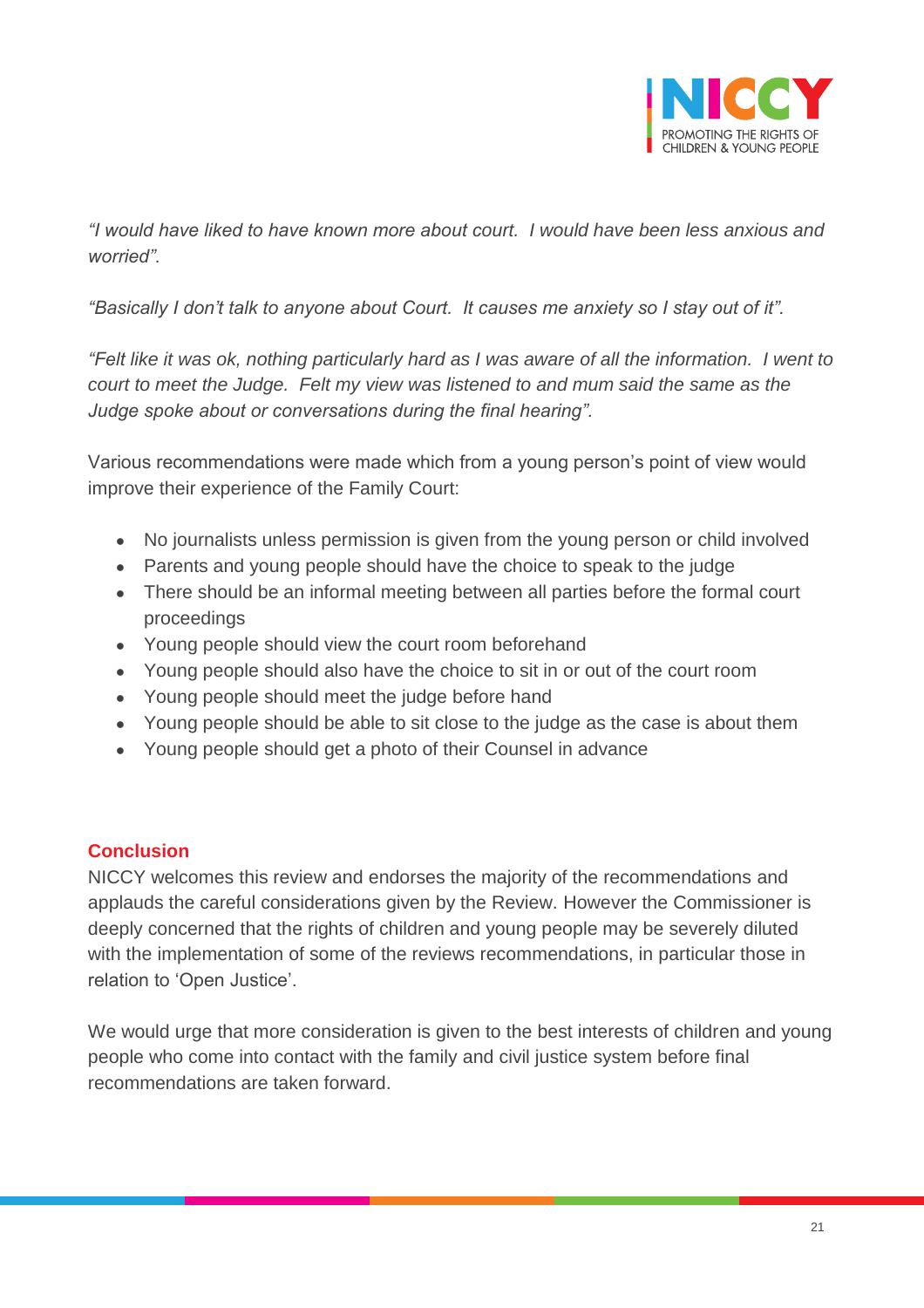

# **Anonymity or Accountability?**

#### **1.0 Introduction**

This report is intended to inform the advice that the Northern Ireland Commissioner for Children and Young People gives to the Lord Justice Gillen, as part of the ongoing Civil and Family Justice Review.

The aim of this consultation was to get the views of young people on the role of reporters within the Family Court, i.e., should the Family Court keep the same levels of access; is this access too much or should Family Courts be more open? During the course of the consultation, young people volunteered information on other issues pertaining to the Family Court.

Children and young people's participation in Family Court processes and procedures is by its nature stressful. Quite often the reason why they are there is of no fault of the child or young person but rather because of disputes between parents or because the child or young person is at risk of suffering harm in their parent's care.

General media access to the court is already accepted through legislation in England and Wales with the stated goal of increasing the openness and transparency, and hence accountability, of Family Courts.

"Public confidence in the justice system is a necessary and vital part of a democratic society. I want to ensure that reforms to the family courts system increase their accountability to the public."<sup>13</sup> Jack Straw, Secretary of State for Justice, (April, 2009)

The counter argument to this is that relaxing the restrictions on media reporting of family court cases could put the personal privacy and safety of vulnerable children and families at risk.

"The events discussed are painful, embarrassing and humiliating and the children and young people said their deeply personal details were the business of neither newspapers, nor the general public."<sup>14</sup>

Dr Maggie Atkinson, Children's Commissioner for England, (2010)

 $\overline{a}$ <sup>13</sup> [http://webarchive.nationalarchives.gov.uk/20130128112038/http://www.justice.gov.uk/news/newsrelease060409b.htm](http://webarchive.nationalarchives.gov.uk/20130128112038/http:/www.justice.gov.uk/news/newsrelease060409b.htm)

<sup>&</sup>lt;sup>14</sup> The views of children and young people regarding media access to family courts', Foreword, 2010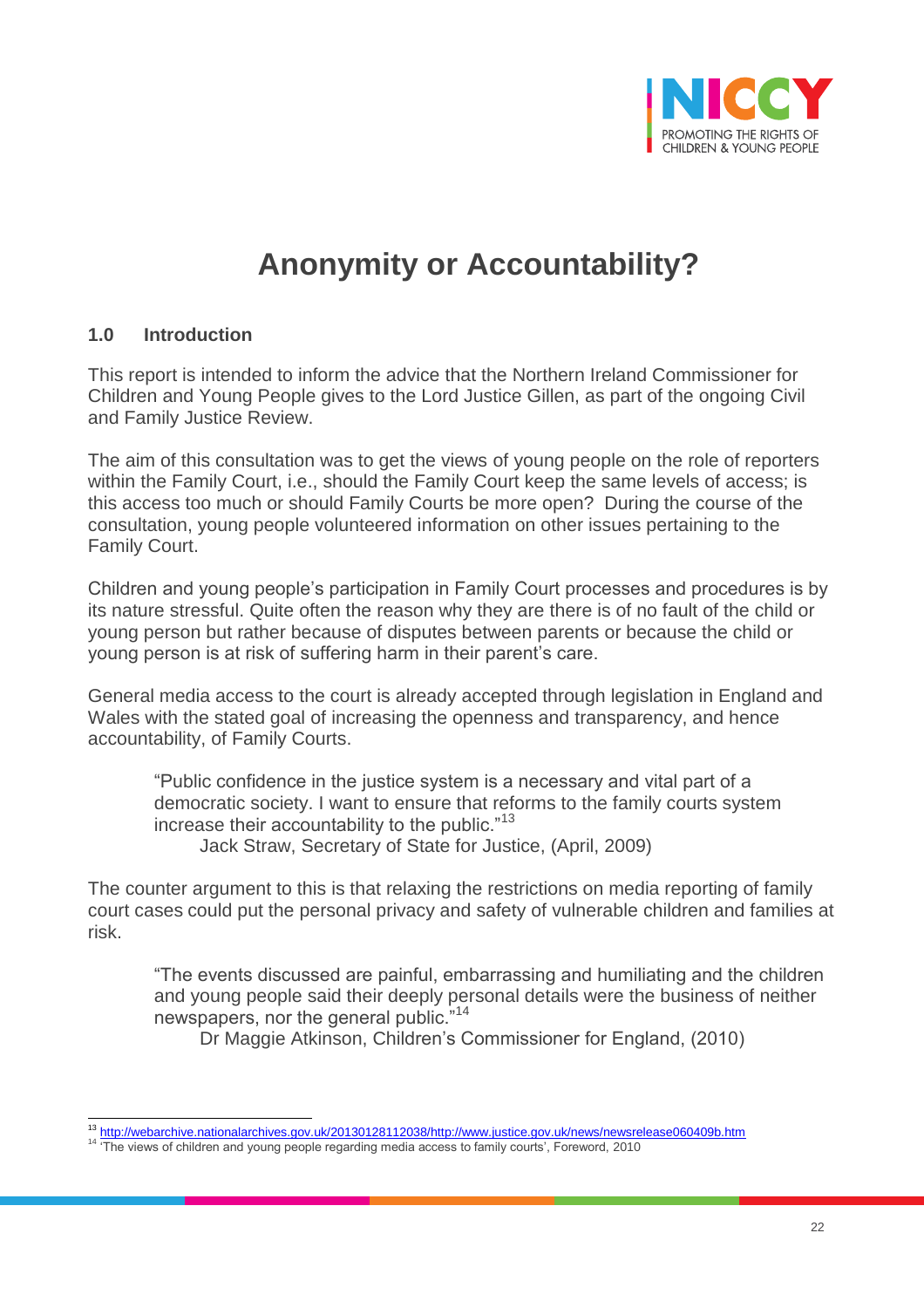

If the personal details of young people's lives – even anonymised - are potentially going to be available in the media, both mainstream and social, then their voice, thoughts and opinions on this issue should be included in the discussion.

#### **2.0 Engagement**

As the Northern Ireland Commissioner for Children and Young People, the United Nations Convention on the Rights of the Child<sup>15</sup> underpins all the work of the office. Article 12<sup>16</sup> of the UNCRC states all children have the right to a voice, which is both heard and taken seriously, in all decisions about them and their lives. In addition to this, Article  $16^{17}$  states that all children have a right to have their privacy protected, unless there are things happening in their lives that places them in danger.

NICCY wanted to talk to young people who had experienced the Family Court processes. However, we were acutely aware of the sensitive nature of young people's involvement in Family Court, and therefore it was envisioned that it would be difficult to engage with large numbers of young people in exploring this issue.

To ensure that we weren't going to put any young person at risk, we took substantial advice from key organisations that who have extensive knowledge and experience of engaging directly with these young people and their families.

It was quickly agreed that it would not be good practice for NICCY staff to 'go in cold' and engage with young people on this issue but rather work in partnership with these organisations to ensure a familiar face is part of the engagement process.

With this in mind, NICCY worked closely with VOYPIC (Voice of Young People in Care) and NIGALA (Northern Ireland Guardian ad Litem Agency) to complete this programme of engagement.

 $\overline{a}$ <sup>15</sup> [United Nations Convention on the Rights of the Child](http://www.unicef.org.uk/UNICEFs-Work/UN-Convention/)

<sup>&</sup>lt;sup>16</sup> **Article 12** (respect for the views of the child): Every child has the right to express their views, feelings and wishes in all matters affecting them, and to have their views considered and taken seriously.

Article 16 (right to privacy): Every child has the right to privacy. The law should protect the child's private, family and home life, including protecting children from unlawful attacks that harm their reputation.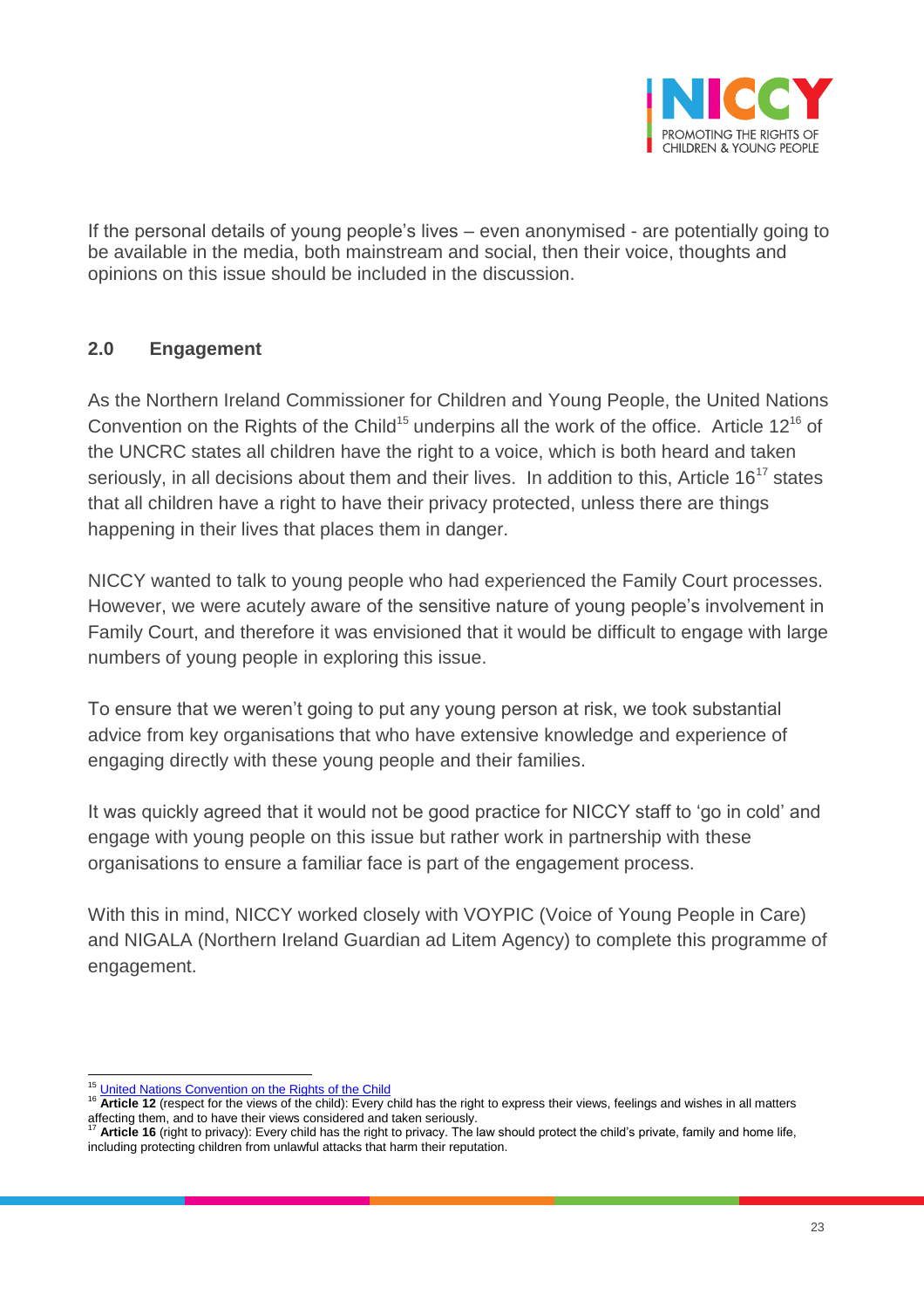

#### **3.0 Methodology**

Through our partnerships with VOYPIC and NIGALA, a series of engagements were arranged with young people, both in group and individual settings.

The young people were informed that at present members of the public are not allowed to sit in on proceedings in the Family Court. Sometimes the Judge will allow people, journalists or newspaper reporters to attend hearings of family cases. These people are only allowed to report certain things and they are prevented from reporting any information that would enable the identification of a child or young person who had attended Family Court. For example, they can't mention a child or young person's name, address or school attended.

In both group and individual settings, a questionnaire (Appendix 1A) was used as the basis for facilitated discussion in garnering the thoughts, opinions and ideas of the young people. The questionnaire was informed by the Children's Commissioner for England's 2010 report on 'The views of children and young people regarding media access to family courts'<sup>18</sup> and feedback from NIGALA and VOYPIC staff.

The discussions were facilitated jointly by NICCY and VOYPIC staff in the group setting, and by Guardians ad Litem in the individual settings.

Guided by the questionnaire, the discussions allowed the facilitators to encourage and support young people to respond, to generate their ideas and to reflect about the practice.

It was emphasised to the young people that the facilitator was not looking for information about *why* they were involved in the Family Court but rather about their views on whether the media should have access to the Court, and on their own experience with regard to Family Court processes and procedures.

The young people were informed that their responses would remain confidential and any quotes in the final report would be anonymous.

The feedback below relates to this engagement with young people from a variety of backgrounds, experiences and locations.

 18 'The views of children and young people regarding media access to family courts'; March 2010, Dr Julia Brophy, The Oxford Centre for Family Law and Policy Department of Social Policy and Social Work, University of Oxford.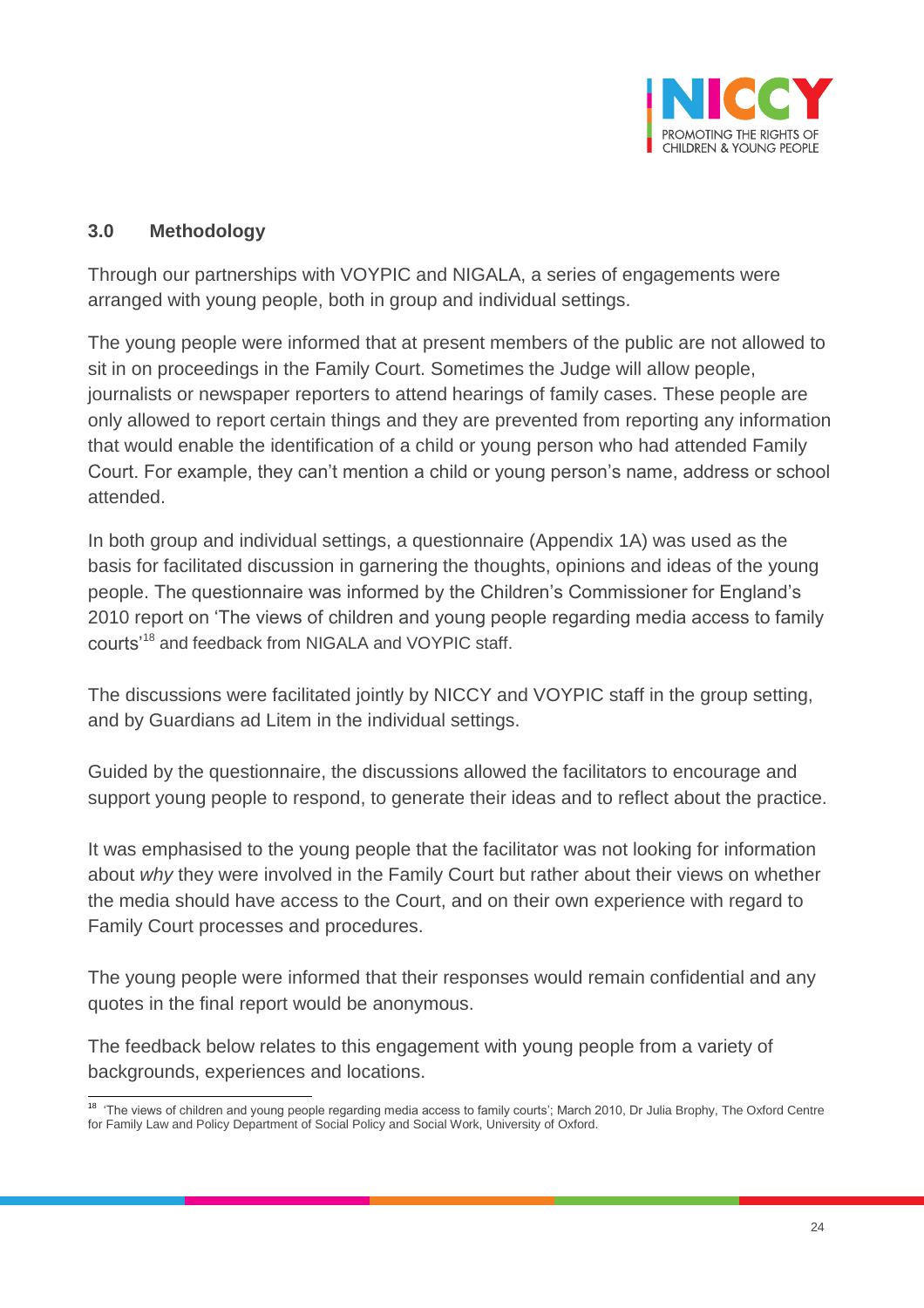

- Number of participants: 23
- Age range: 13-18
- Geographical range: From every Health Trust area in Northern Ireland
- Backgrounds: Young people involved in private and public law proceedings<sup>19</sup>

#### **4.0 Feedback**

#### **4.1 Media in the courtroom**

The vast majority of young people (18 out of 19 responses) reacted strongly about media being in the courtroom stating the importance of privacy, not just for the young people but also for the whole family:

> "*With a child and family- it is not just one person, there is the whole family and wider family to consider."*

Young people felt that as a result of being in care "too many people" knew personal information about them as it is. Allowing media to report on their situation would only make this worse.

The young people were very vocal and virtually unanimous in agreeing that the media should not be allowed into the Family Court:

- "It is private and how would they like their private business in the local papers."
- "No…. it should stay confidential."
- "No, this is family stuff, personal; I don't think they should be allowed in."
- **"I would not appreciate it, my own personal stuff being shared with everyone. Things that happen in the family are private and personal."**
- "Absolutely no benefit …… highly intrusive. The issues don't affect the general public in any way – what's the purpose of it? Why do people want to know?"

The young people said that reporters should not share any details in media that could expose them and their family and said that even by including minimal details there was a risk that this could be pieced together based on information shared in different media and that the reporting may be inaccurate:

• "The b\*\*\*\*\*\*\*s said exactly where I live."

 $\overline{a}$ <sup>19</sup> Public law cases are brought by local authorities include matters such as care orders, supervision orders and emergency protection orders. Private law cases are brought by private individuals, generally in connection with divorce or the parents' separation.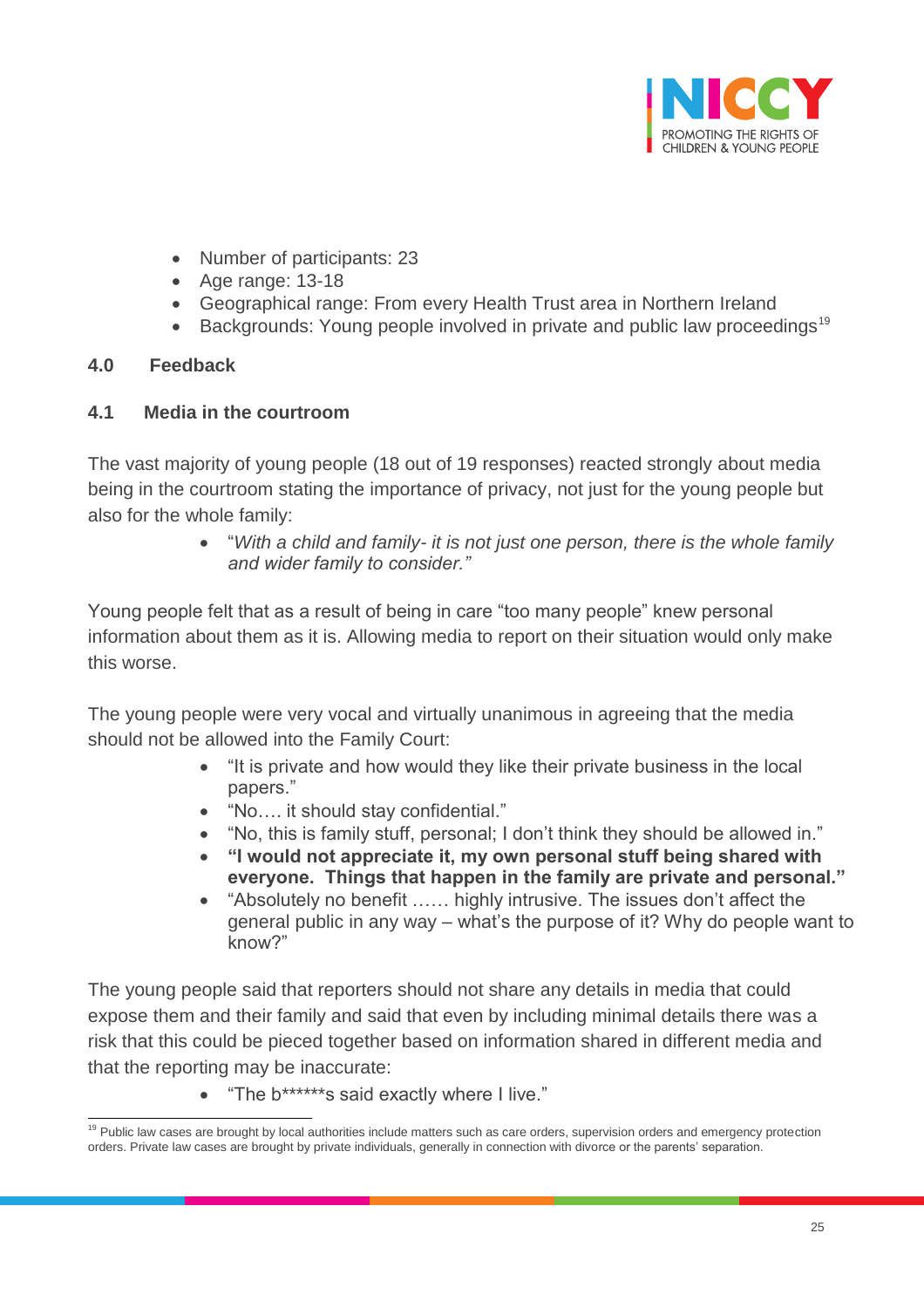

- "They make it out worse than it actually is."
- "The parents should be asked if the papers should be allowed in."
- "Every paper tells the story in a different way."
- "It would affect family relationships."

Some young people suggested there could be some benefit of allowing limited media reporting, such as making schools or care services better, **however** they were very clear that this did not outweigh the consequences of having their privacy breached:

- "I think it should be published and discussed by the media so that people will better understand what happens to children and why the family court needs to be involved sometimes with families. I didn't do anything wrong, it was the adults who didn't look after me and my younger siblings safely."
- "Maybe my mum would get more support. Depends on the situation. The case. Something that would impact your family."

The young people stated that they (if they were an age where they can understand), or their parents, should be asked if they want the media to be present.

#### **4.2 Jigsaw Identification**

There was concern that people could be identified (sometimes wrongly) from information given and that peers were always trying to piece things together from information in the media. This could lead to more problems dealing with rumours for young people who have been in Family Courts.

They said they are trying to "get away from their past and don't want it brought up again..".

One young person said that if someone was to put details about them in the paper, it would bring up their previous experience of being in care which they are trying to get away from, stating "...it is not relevant to what is going on now in my life".

Other comments included:

- "Does it not breach confidentiality? Who wants that information, it's unnecessary information. If they did do this it would be disrespectful to the families ..... especially personal information at a difficult time ..... I wouldn't tell close friends …. so why the general public ….. people would figure out who it is."
- "I would be shocked and angry about finding something about me in the paper or online."
- "I would not be comfortable with that. If I knew it was about me, other people close and not so close would also know it is about me. What would that mean for my future? Even though the article might not say my name it wouldn't take long for people to figure it out."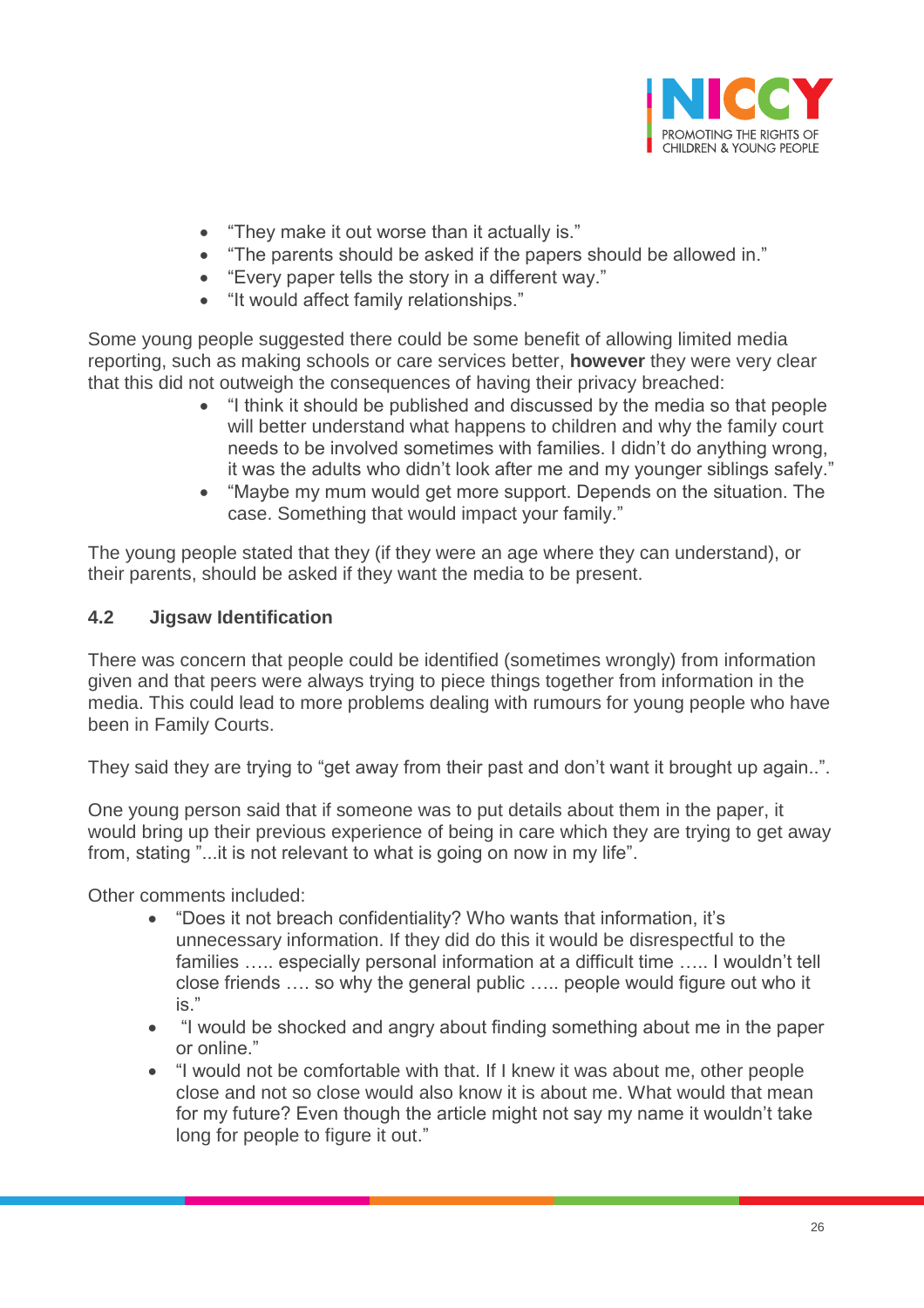

In order to avoid any risk of identification the young people felt the following should not be allowed to be included in any media reporting:

- The area in which children live:
- The school or clubs they go to;
- Information about other family members;
- Problems children had at school;
- Information about their religion;
- Any harm children had suffered; and
- What court the hearing is taking place in.

#### **4.3 Trusting the media**

Although most (not all) young people interacted with the media they were not convinced of believing everything they read:

- "Yes I do read newspapers. I don't believe them all the time."
- "I don't read them or watch the news. I have a question mark over if they would tell the truth."
- "It is dodgy that they *(media)* are monetising *(benefitting financially)* from selling stories about people's problems it is a breach of human rights and privacy."

They recognised that there may be exceptional cases such as a very serious case of abuse e.g., Baby P saying that this should be reported but not other cases.

With regards to social media, the young people don't want information posted on social media and are concerned that this could stretch the life of a story as it gets passed on from Facebook page to Facebook page:

- "Social media... I read it and teenagers believe what they see on Facebook and social media."
- "I would really hate it."
- "I don't know. I think I would be really worried and upset that other people who know me or my family might be able to then work out that the story was about me, even if my name wasn't used."
- "I would be worried in case I was identified or if my details were known. I would not want this to happen."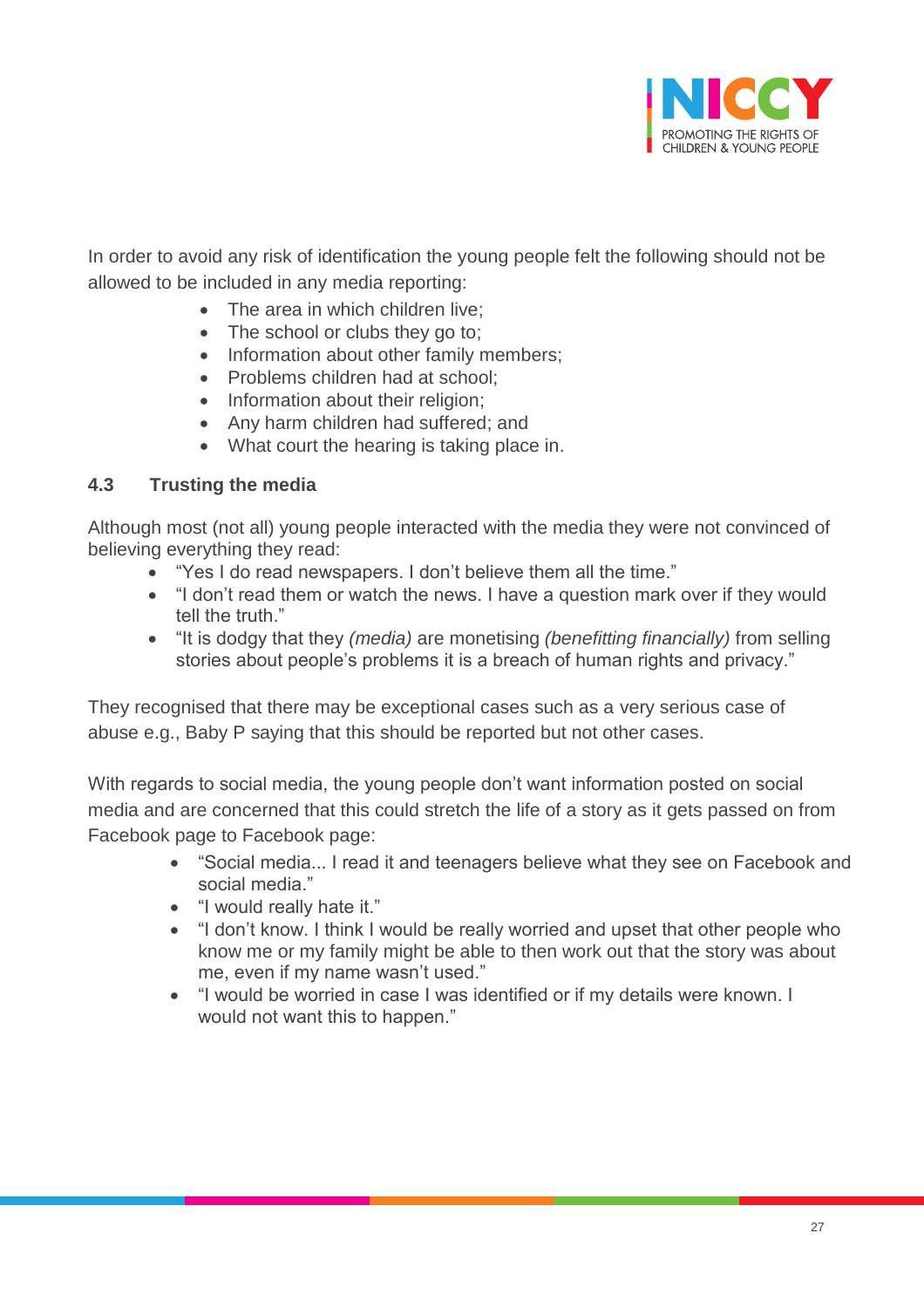

On allowing other members of the public into the court room, some young people thought that admitting additional people to the courtroom would inhibit them from speaking freely:

- "I don't want other people to be there (in the family court) who don't know me and my family because of their job working for the court. I wouldn't want my friend to be there either. It was best that I went with my GAL and my solicitor to see the Judge."
- "There should not be people in a situation who have nothing to do with that situation, especially as it is so serious it is in a court it is a very private thing."
- "Wouldn't like a random person in court. Would like a friend and if he was in court and knew the story and he could help me out."
- "Ok with a friend but not with other people. The people involved in the court, the parties should decide who is allowed in, the parties should be asked their view about who is allowed in the court."
- "I wouldn't even want my friends there ….. you would only need the people involved."

#### **4.4 General**

Towards the end of the engagement, the young people where asked what would make being involved in court proceedings easier. Many suggestions were made.

With regard to pre-proceedings young people felt they should be able to speak the judge beforehand – be able to "have my voice heard";

- "You can't go in to give your own opinion."
- "I just know that they don't listen to me, they listen to my mum more. They say they listen to the child and young people more but they never really do."
- "I do not want to speak to the judge but I do think that you should be able to. It is better to be able to talk for yourself and get over your own views."

They also said that the courtroom should be small and private and that young people should be able to visit the family court beforehand to get familiar with:

- The layout;
- The judge involved;
- Who will be there.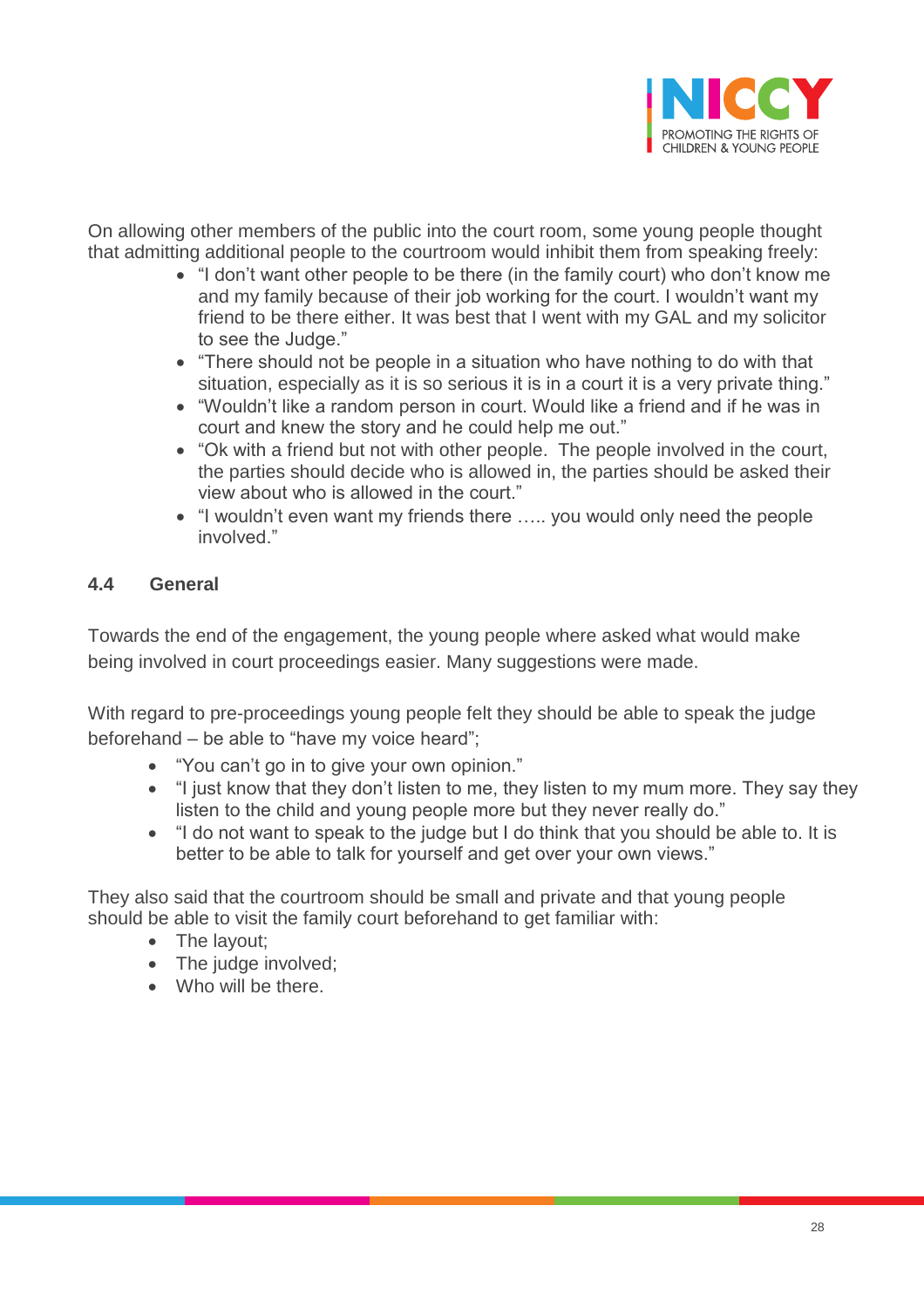

They said people get to do this when they are going to a criminal court so the same should apply when going to family court.

- "I would have liked to have known more about court. I would have been less anxious and worried."
- "I would like to speak to the Judge provided they were in normal clothes and not their robes. These are scary."

Young people felt that there is no consistency in who they see – the judges could be different each time they attend court. There was a perception that some judges are harder on the young people than others making outcomes dependant on the personality of the judge.

They also felt that young people should be prepared for the realistic outcome – they felt that they sometimes go into court on false promises or overly optimistic expectations.

They said that some people aren't allowed to speak to the Judge or attend the proceedings because a decision has been made by the Guardian / social worker or solicitor without consultation with the young person. One young person said they were not allowed to go into the courtroom as it was felt that the experience could cause unnecessary stress and have a negative health impact. They argued that they were already under stress and that they should have been given a choice as to whether they wanted to attend or not.

The young people also has comments on the role / impact of their social workers saying that there should be better communication between all parties involved in the court case, e.g. between different social workers.

 "It would have been helpful if I had had decent social workers. I can't remember the number of social workers I have had in a year. Some have broken my trust and the rules of confidentiality.... They have not bothered to come out when they say they are coming out, they have said I have done things I haven't done and have pushed the story to one side. It has never been very clear what the court has been about nothing has been explained to me."

Another young person highlighted the stress of going through the Family Court process:

 "Basically I don't talk to anyone about court. It causes me anxiety so I stay out of it."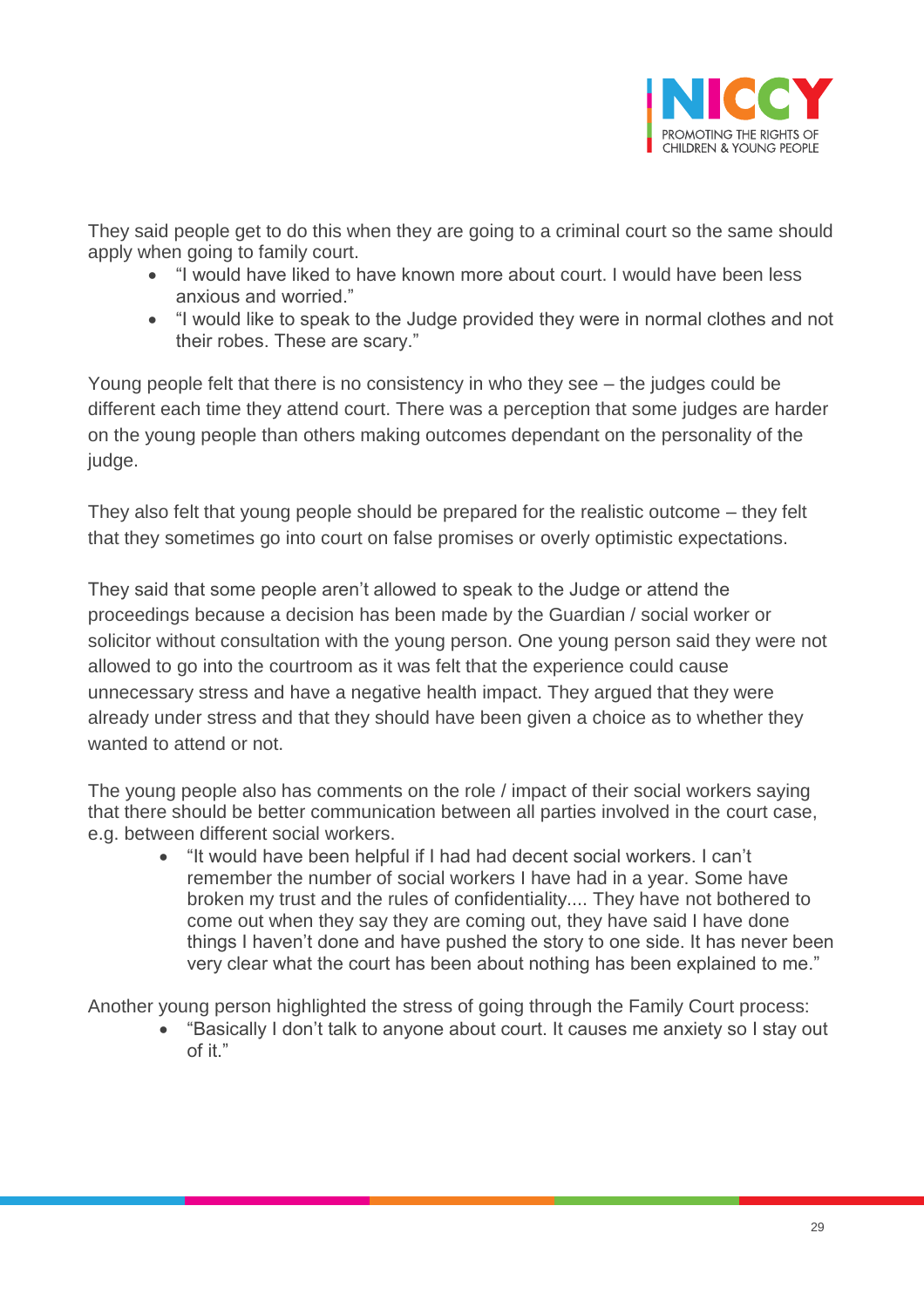

One young person told of a positive experience:

 "Felt like it was ok. Nothing particularly hard as I was aware of all the information. I went to court to meet the Judge. Felt my view was listened to and mum said the same as the Judge spoke about our conversations during the final hearing."

#### **5.0 Young people's Recommendations**

During the course of the facilitated discussions, various recommendations were made that would, from a young person's point of view, improve their experience and the experiences of other young people as they go through Family Court proceedings:

- 1. There should be no journalists in Family Court unless permission is given from the young person or child involved;
- 2. Parents and young people should have the choice to speak to the Judges;
- 3. There should be an 'informal' meeting between all parties before the formal court proceedings;
- 4. Young people should view the court room before hand;
- 5. Young people should also have the choice to sit in or sit out of the court room;
- 6. Young people should meet the judge before hand;
- 7. Young people should be able to sit close to the Judge as the case is about them;
- 8. Young people should get a photo of their Counsel in advance; and
- 9. Wi-Fi should be available for the waiting room.

#### **6.0 Safeguards:**

There was a realistic awareness from young people that journalists are already permitted into Family Court and this may be continued after the Review.

> "If it was allowed, it would be beyond appalling if families weren't asked their views."

The young people were strong in their opinions of what should happen if journalists are to be allowed into Family Courts, suggesting the following safeguards be in put place:

- 1. Young people or children involved should give consent before any information about them is used in the media;
- 2. Journalists should be experienced/have knowledge of the potential trauma of what's it like for a young person to be involved in the Family Court system and what negative impact it can have on a young person if their identity is revealed either directly or inadvertently;

o "They (the journalists) wouldn't want *their* dirty washing out there..."

3. Journalists should be bound by, and held accountable to, confidentiality agreements and restrictions in reporting;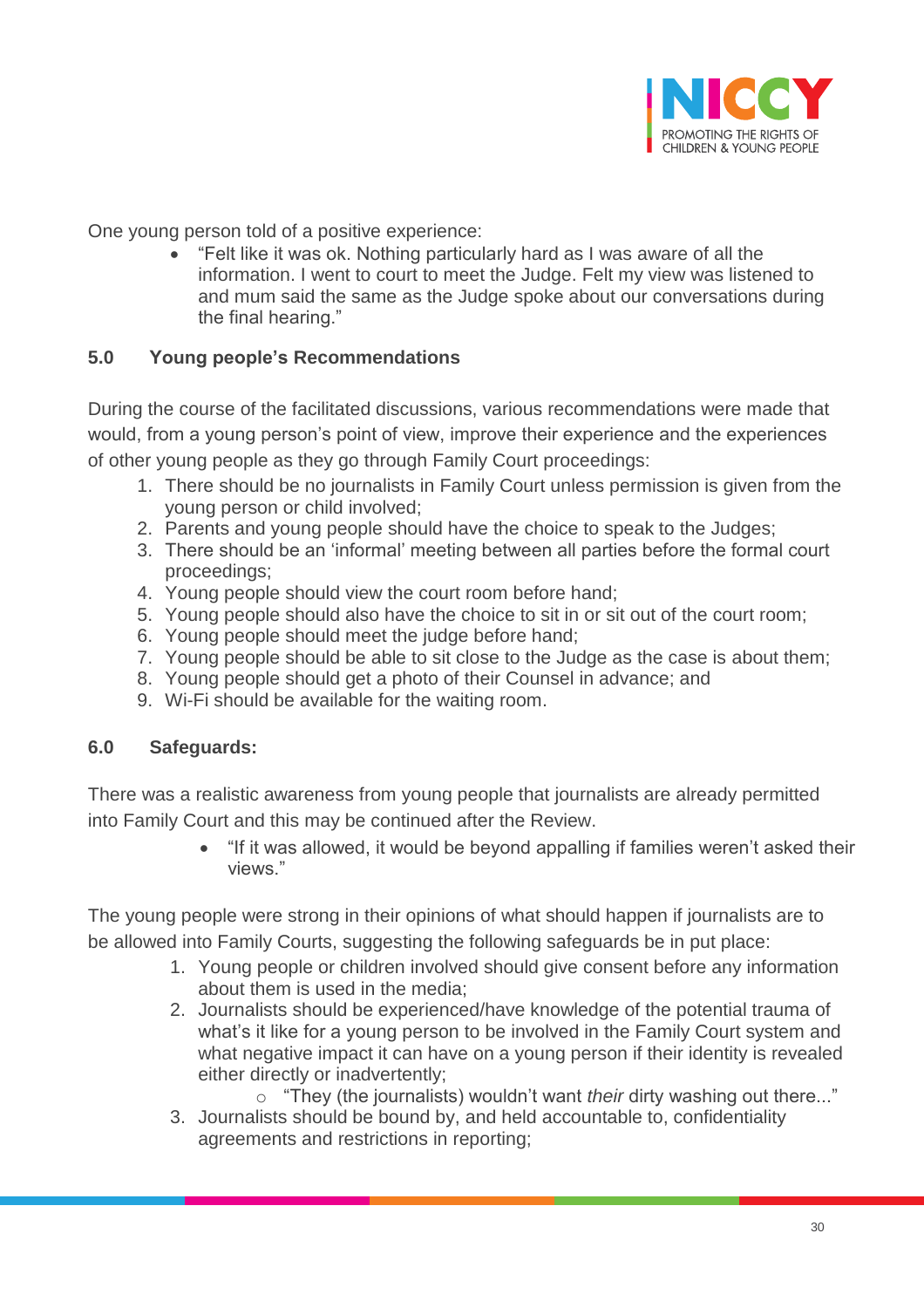

4. There should be disciplinary consequences for journalists and media organisations if confidentiality is breached.

Also:

- 5. Judges should have training on the impact on the child of their identity being known;
- 6. Judges should monitor journalist's reporting and it was suggested to allocate a specific judge to specific journalists so there can be better accountability.

September 2016